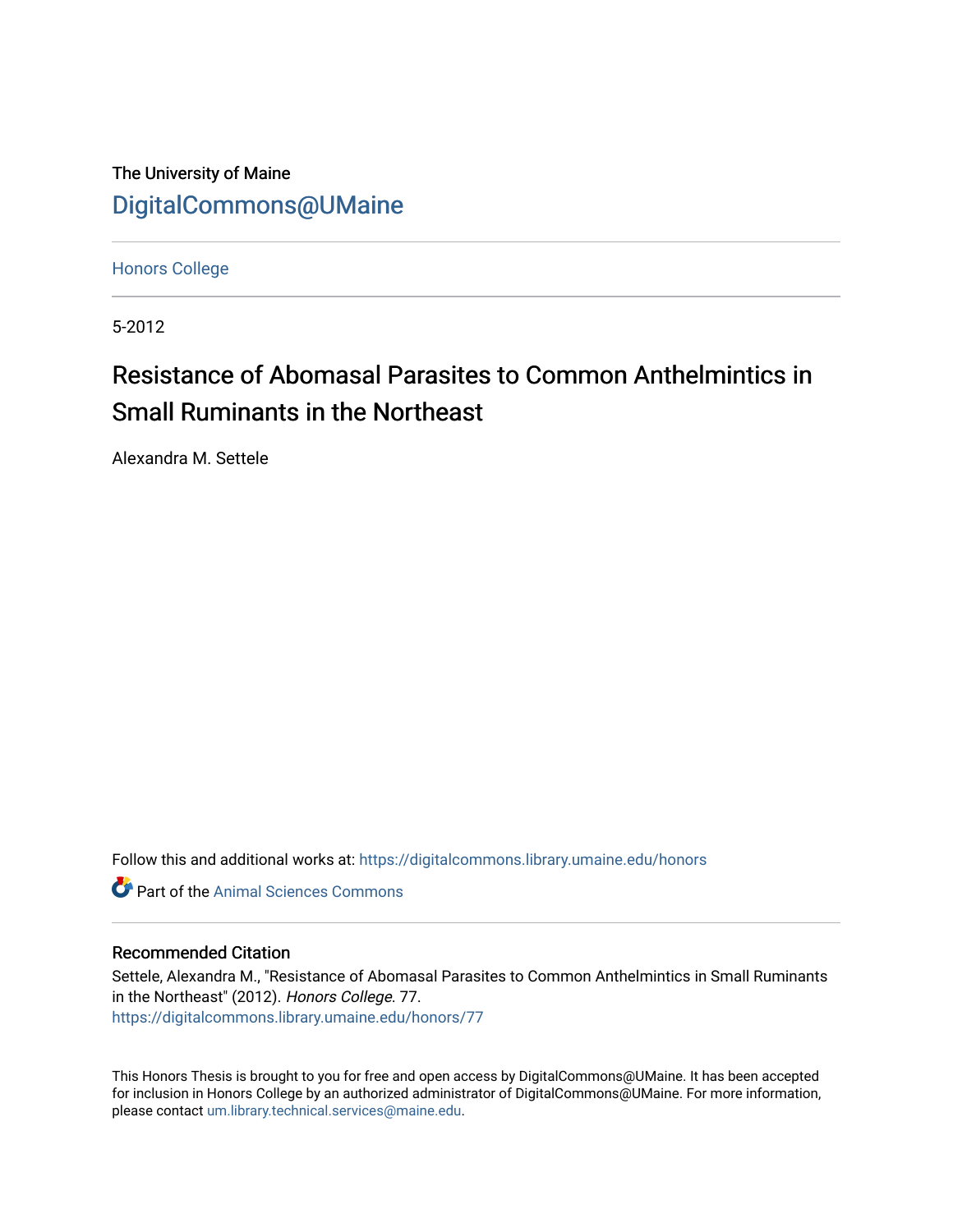# RESISTANCE OF ABOMASAL PARASITES TO COMMON ANTHELMINTICS IN

# SMALL RUMINANTS IN THE NORTHEAST

by

Alexandra M. Settele

A Thesis Submitted in Partial Fulfillment of the Requirements for a Degree with Honors (Animal and Veterinary Science)

The Honors College

University of Maine

May 2012

Advisory Committee:

James Weber, Associate Professor and Program Leader of Animal and Veterinary Sciences, Advisor Anne Lichtenwalner, Assistant Professor and Extension Veterinarian, Director of University of Maine Animal Health Laboratory Samuel Hanes, Adjunct Assistant Professor in Honors (Geography) Bob Bayer, Professor of Animal and Veterinary Sciences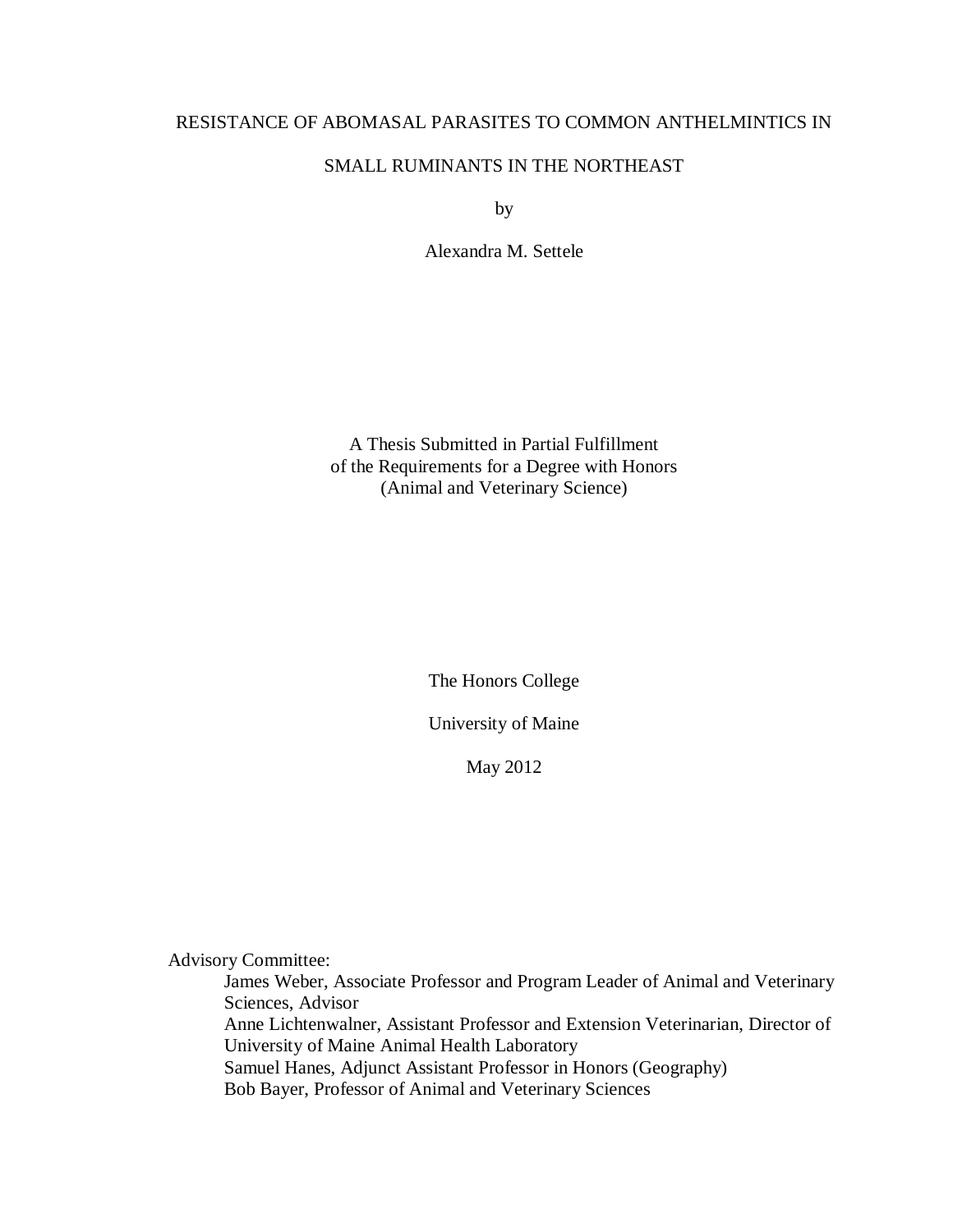## **ABSTRACT**

The abomasal worm of ruminants, *Haemonchus contortus,* is detrimental to Northeast sheep and goats. It is also often resistant to anthelmintics commonly used by sheep producers in Maine. We developed methods to assess response of these parasites to anthelmintics. Fecal samples from experimentally infected sheep in West Virginia and from two farms in Maine were used as sources of parasite ova and larvae in these experiments. Parasites were grown to the L3 stage, examined, and then studied using motility tests, Methylthiazol Tetrazolium (MTT) assays and spectrophotometry. Due to selection for resistance over time in Maine parasites, we expect anthelmintics to have a higher kill rate on parasites obtained from West Virginia than on parasites collected from Maine.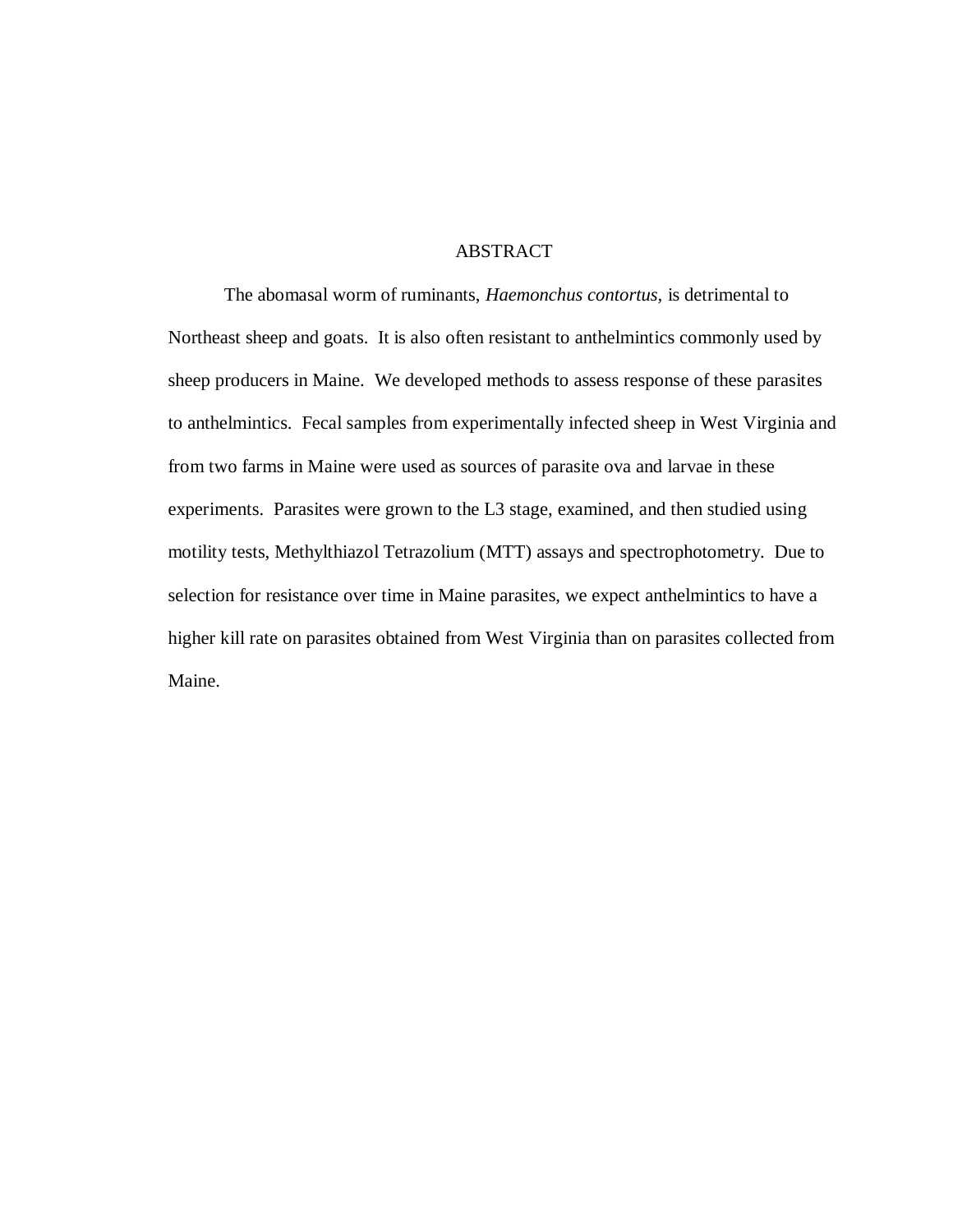#### ACKNOWLEDGEMENTS

I would like to thank Dr. James Weber for being my preliminary advisor throughout this research project, as well as my academic advisor during my college career. The advice and guidance who have offered in both the laboratory and with my academics has been unbelievably helpful and is appreciated more than you realize. I would also like to thank Dr. Anne Lichtenwalner for being a co-advisor throughout this project and providing many helpful insights, especially during the planning process and creating the presentation. I also owe a great thank you to the rest of my committee: Professor Anne Hanson, Dr. Sam Hanes, and Dr. Bob Bayer. Thank you for offering advice when I came seeking it, and thank you for your patience when trying to schedule the committee meetings and thesis defense.

I also owe thanks to everyone who works in the  $3<sup>rd</sup>$  floor Hitchner laboratories for opening the lab and offering help with equipment when I looked lost. Thank you to the farms in Maine and the school in West Virginia who sent us fecal samples during this project.

To everyone, many thanks!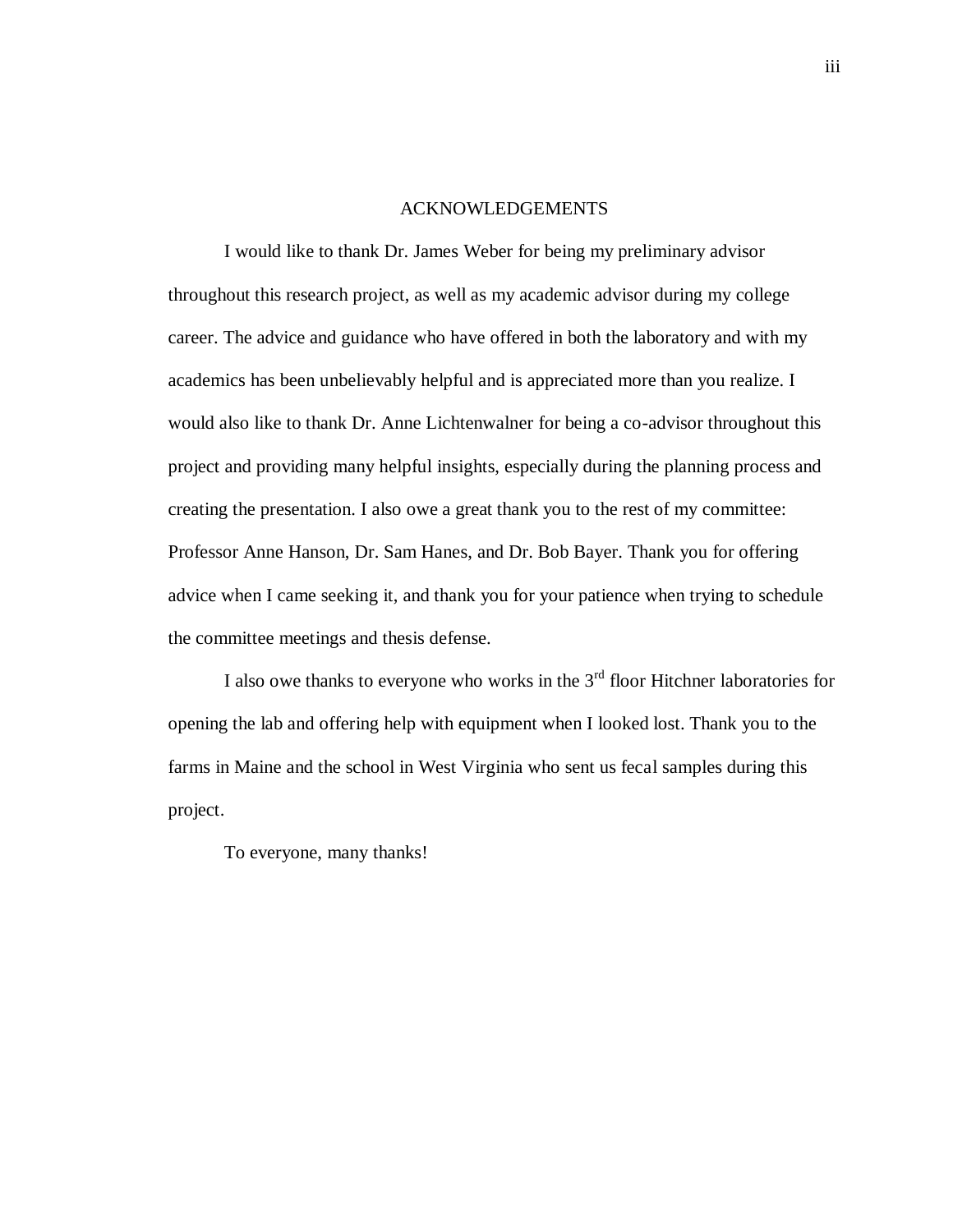# TABLE OF CONTENTS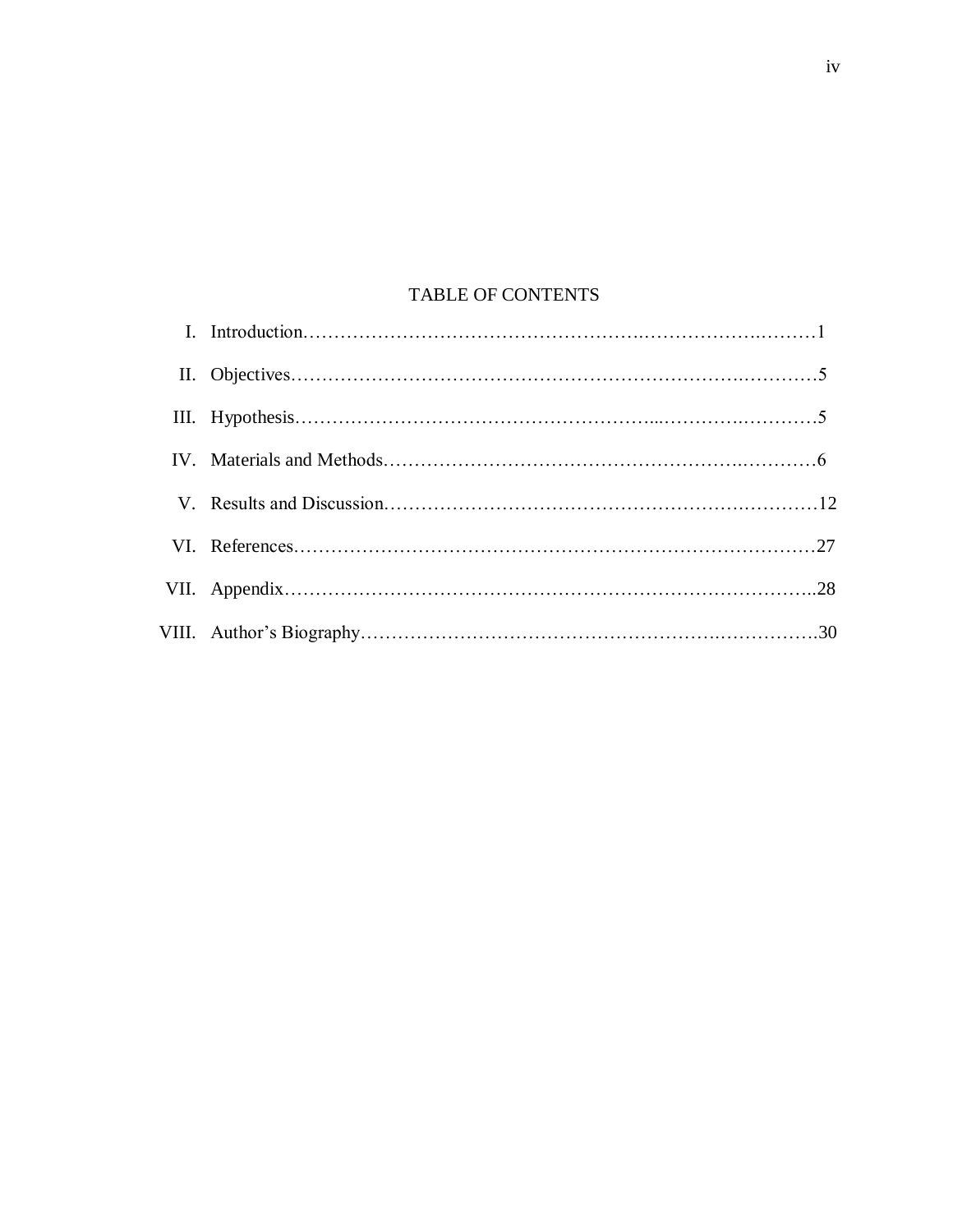# INDEX OF FIGURES, TABLES, AND GRAPHS

| V. Graph 1: Levels of Enzymatically Active Parasites Without Cuticle in Positive |
|----------------------------------------------------------------------------------|
|                                                                                  |
| VI. Table 3: Grading Scale Design for <i>Haemonchus contortus</i> Movement25     |

# FIGURES IN THE APPENDIX

- I. Figure B: *Haemonchus contortus* Full Body with Cuticle
- II. Figure C: *Haemonchus contortus* Tail, Illustrating the Cuticle
- III. Figure D: *Haemonchus contortus* Cuticle after Shedding
- IV. Figure F: *Haemonchus contortus*, Positive MTT Test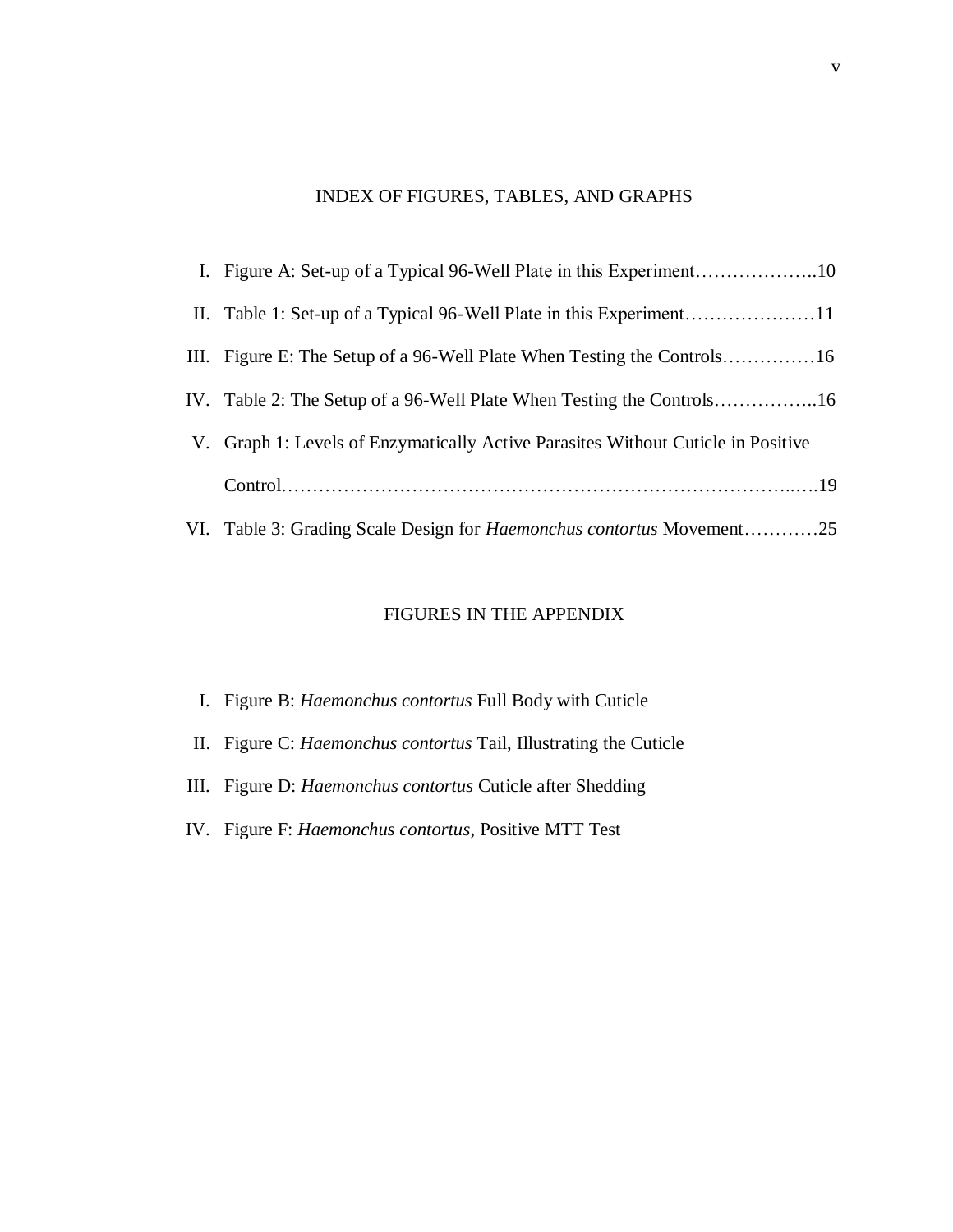#### INTRODUCTION

Parasitism, and abomasal parasitism in particular, is one of the most serious constraints affecting small ruminant production in the Northeast. Abomasal parasites are detrimental to the health of the individual animal and are very difficult to eliminate from a herd or flock. The incidence of parasitism in the Northeast has been rising in recent years, and this might be partially due to overuse of anthelmintics in commercial sheep and goat farms, which could be allowing the parasites to adapt and become resistant to these anthelmintic drugs.

*Haemonchus contortus* is the most pathogenic of the different species of intestinal parasites. It is an aggressive parasite that survives by feeding on the blood of the sheep or goat while in its adult stage and living in the abomasums of the animal. An infection by this parasite can easily cause anemia and other health complications, which can be fatal if left undiagnosed and untreated.

For this project, experiments were designed to identify which anthelmintics provide at least a 50% kill rate on the parasites at varying larval stages. The experiments involved using laboratory techniques to identify the number of parasites in each sample, and then adding the commonly used anthelmintics to the samples to determine the most effective products. A project such as this had never been undertaken at this facility before, and our project focused mainly on validating parasite identification techniques in our lab that were already reported in the literature. We also attempted to develop a less expensive and simplified version of an Australian parasite antihelmintic resistance test (DrenchRite Assay).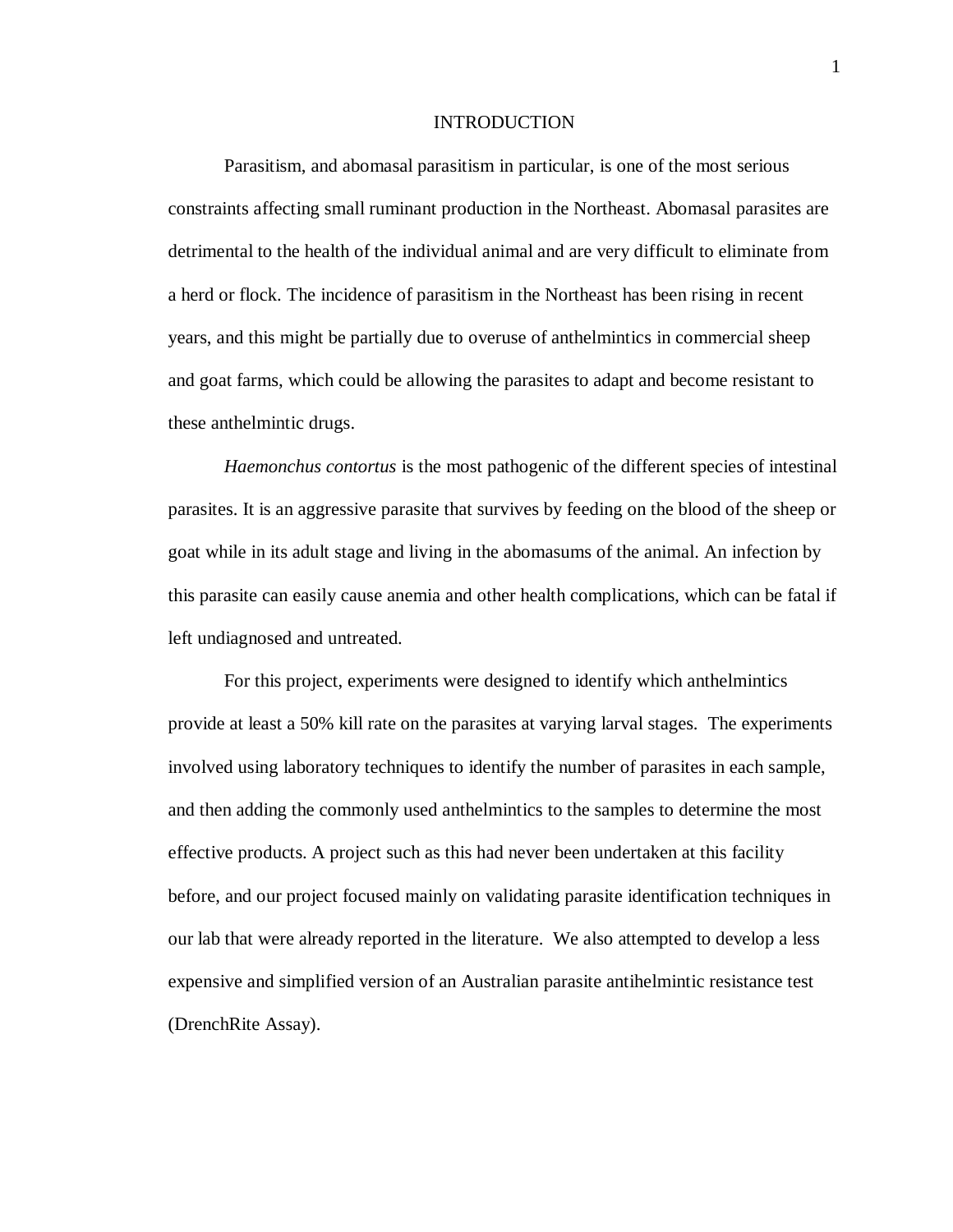This project provided valuable information to the University of Maine Diagnostic lab and set up a base of knowledge that will act as a foundation for future projects. We ran into a few problems that changed the focus of our project, but we learned a great deal that may be used to advance further research.

In most small ruminant production areas, gastro-intestinal parasites are the most economically important disease of sheep and goats. Small ruminants are more susceptible to and are affected more harshly by abomasal parasites than most other types of farm livestock. Small ruminant producers rely heavily on anthelmintics to control internal parasites in their flocks, but the long-time use and overuse of these drugs has resulted in parasites that have become increasingly resistant to anthelmintics. The development of anthelmintic resistance poses a threat to future production and welfare of small ruminants. It is important to determine the resistance of the abomasal worms in order to develop a strategy for controlling the parasites and delaying the development of resistance (Papadopoulos, 2008).

The development of resistance to all of the major groups of anthelmintic drugs has been found in many different intestinal parasitic species. Papadopoulos hypothesized that a small number of worms survive the anthelmintic treatments administered by the farmers, and these surviving worms are the strongest and most resistant of the population. These worms then contaminate the pasture with a majority of resistant eggs for the later generations, leading to the increased resistance of the entire species (Papadopoulos, 2008).

Álvarez-Sánchez (2006) found similar indications of resistance when he performed a study on the prevalence of parasite resistance on local farms in Spain. Three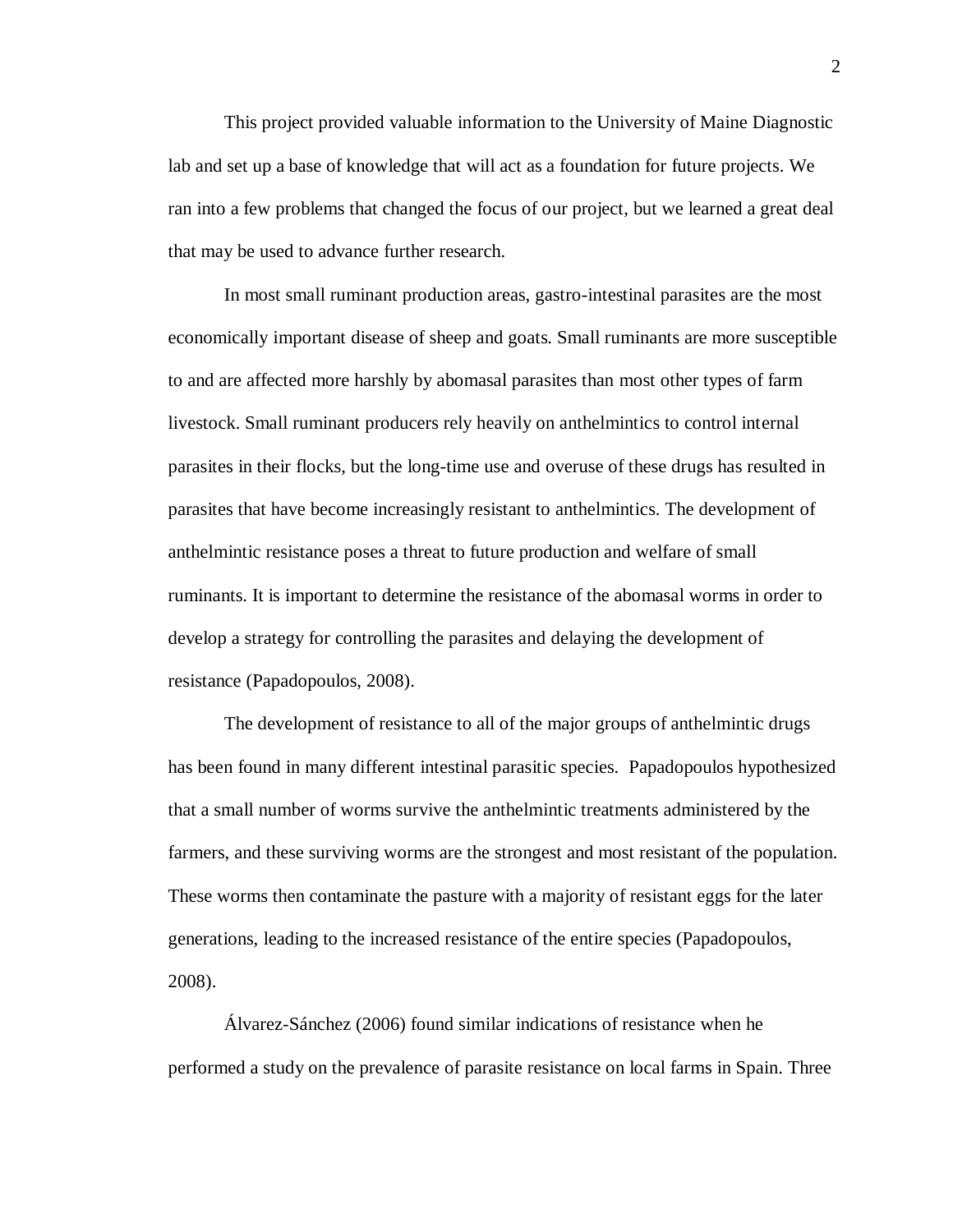anthelmintic drug families were surveyed, and resistance to all three of the anthelmintics was found. It is important to be able to detect the amount of anthelmintic resistance in a herd or flock because resistance can develop slowly at first and then escalate relatively quickly, making an entire population resistant in a short amount of time.

The first difficulty in determining the level of anthelmintic resistance is finding a way to identify how well an anthelmintic drug works on a parasitic population. An assay to determine how well the anthelmintics work by comparing the motility of the parasites before and after the anthelmintics were administered is a suitable method to determine the level of resistance that has evolved in certain species of parasites (Smout et al., 2010).

It is important to have a method to quickly and easily determine the viability of the different species of abomasal worms in order to develop new anthelmintics for use. Peak also praised the use of dyes or stains to identify the live-to-dead ratio of different parasitic species before and after the anthelmintics were administered (Peak et al., 2011).

Objective monitoring of parasite resistance in ruminants, pigs, and horses was determined as the first step in the development of new methods of parasite control (Coles et al., 2006). Several different tests were performed on the abomasal parasites in order to determine resistance, such as fecal egg count and testing third stage larvae (Coles et al., 2006). Both techniques were used in our studies.

The 3[4,5-dimethylthiazol-2-yl]-2,5-diphenyltetrazolium bromide (MTT) reduction assay was used to determine the live-to-dead ratio of parasites in order to deduce a kill rate for each anthelmintic. MTT is a yellow, water soluble, tetrazolium salt. The dye is converted to water-insoluble purple formazan by the succinate dehydrogenase system of active mitochondria. Therefore, the amount of purple formazan formed could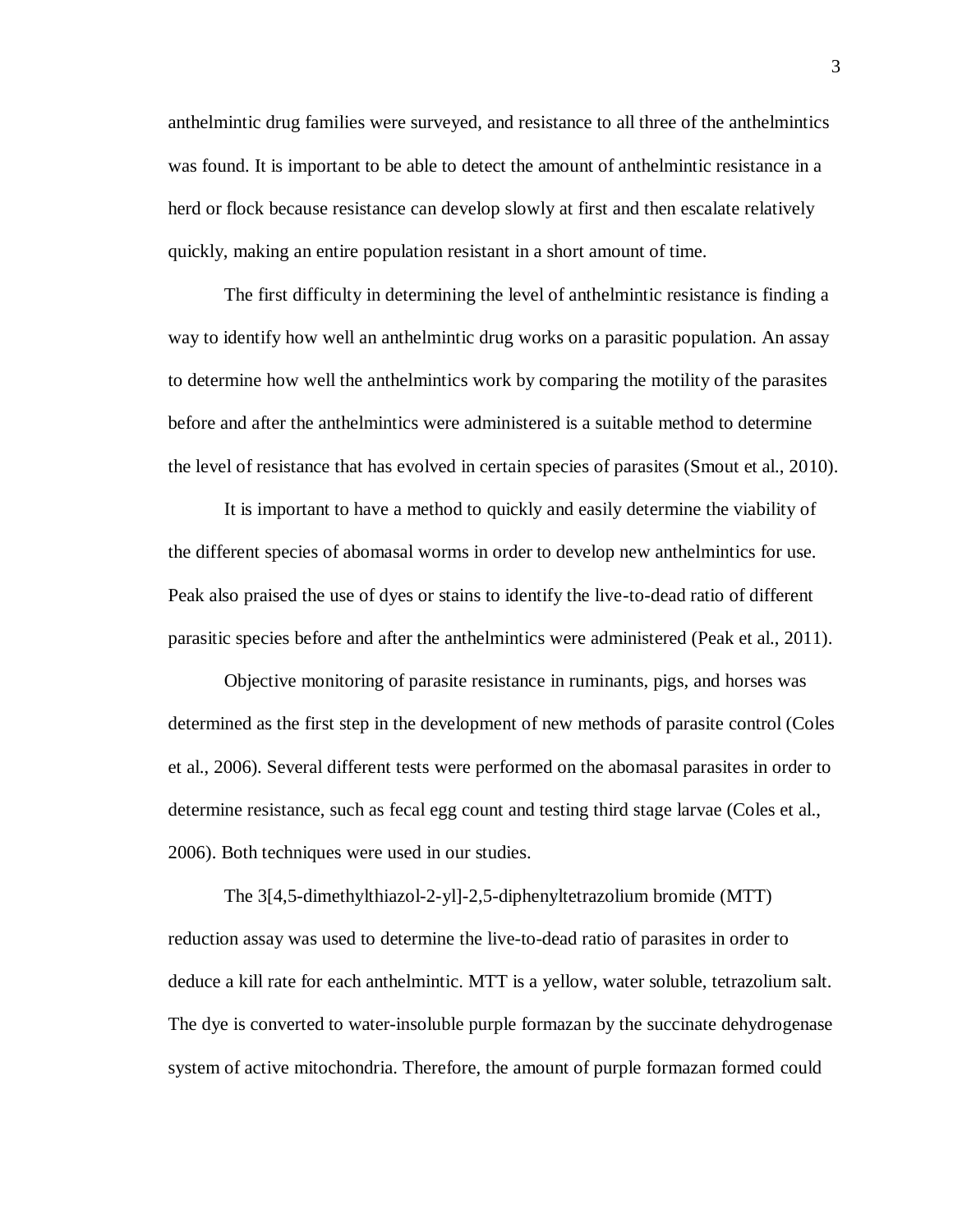be determined with the use of a spectrophotometer and serve as an indicator of the number of working mitochondria, and therefore the number of living parasites in the sample (Aziz, 2007).

Studies on the resistance of abomasal parasites to different anthelmintics have been performed in recent years. While none of the studies were completed in the Northeastern United States, similar studies in other parts of the world focused on different parasites. All of the studies determined that there is some level of resistance in every parasite species that was tested. This study formed a basis of knowledge more specific to our area than previous studies that were performed in other parts of the world that will allow future researchers to explore the parasite issue locally.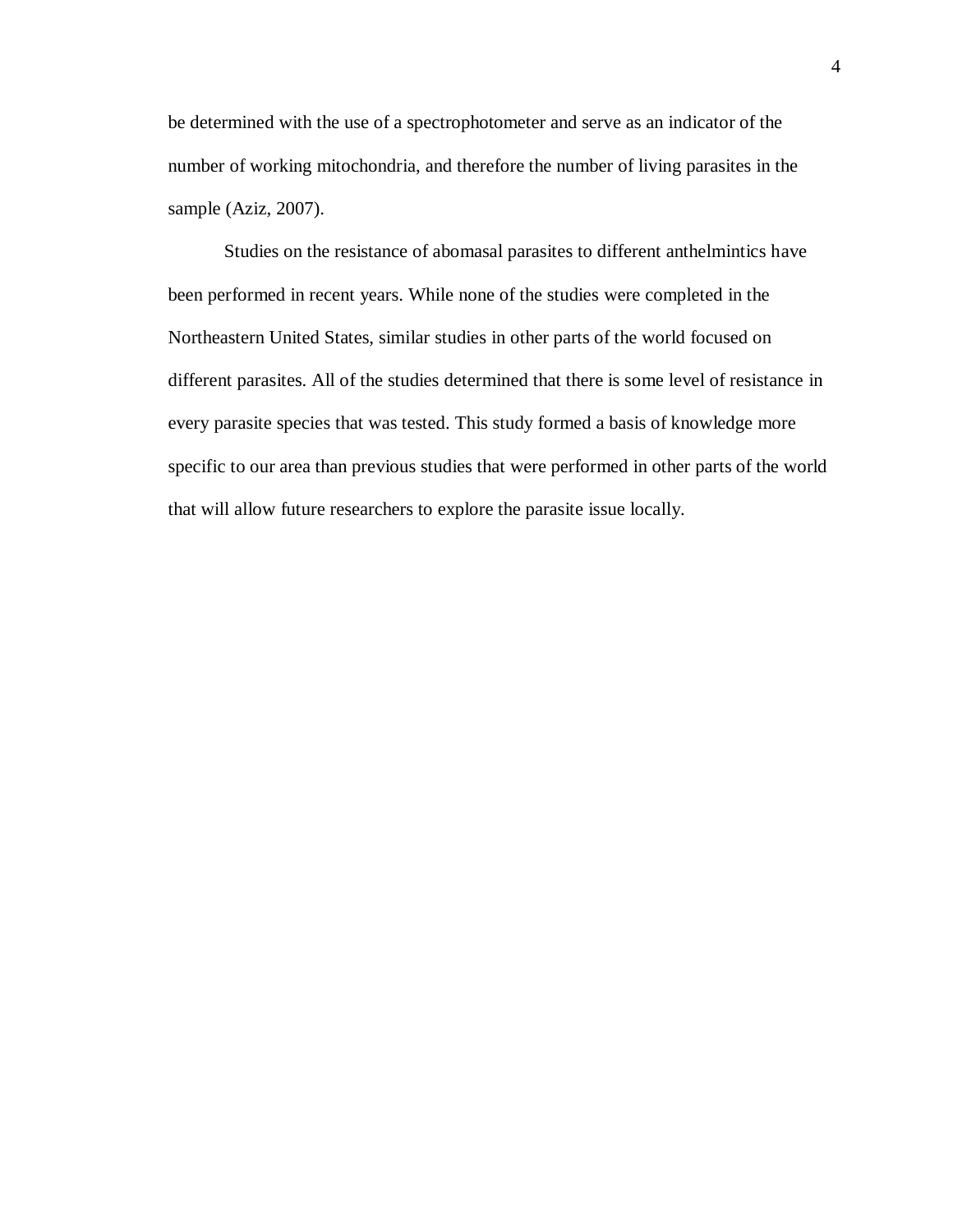### **OBJECTIVES**

1) To attempt to replicate the laboratory parasite identification and anthelmintic resistance techniques reported by other facilities.

2) To determine the viability of the *Haemonchus contortus* parasites that came from both the West Virginia experimentally infected sheep and the two sheep farms in Maine, and identify the anthelmintics that have at least a 50% kill rate on the parasites.

## **HYPOTHESIS**

We expected that the *Haemonchus contortus* parasites that were shipped to us from West Virginia would be less resistant to the anthelmintics than the *Haemonchus contortus* parasites that were collected from the sheep farms in the state of Maine. We developed this hypothesis based on the fact that the parasites generated from the experimentally infected sheep in West Virginia had not come into contact with many anthelmintics, and had therefore not built up a level of resistance, while the parasites from the sheep in Maine had been treated with anthelmintics regularly.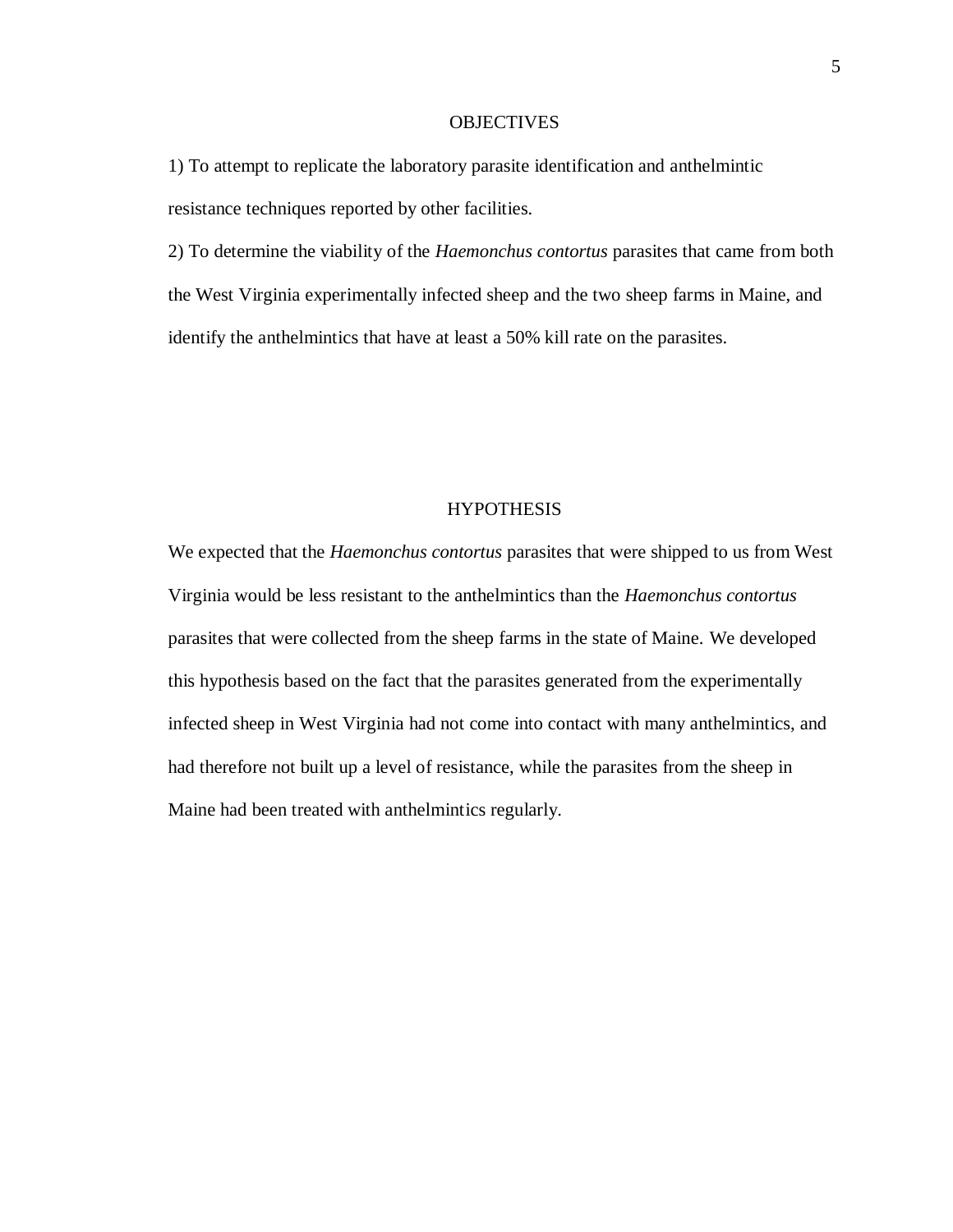## MATERIALS AND METHODS

Fecal samples to be evaluated in this study were shipped from a facility in West Virginia that collected the samples from an experimentally infected sheep, and from two separate farms in the State of Maine. Each sample was be labeled accordingly with the location it came from and the details of its clinical case (if applicable).

For each fecal sample, feces were collected from the ground or from a "diaper" that had been affixed to the animal overnight. A modified McMaster test was performed on the feces to determine the eggs per gram (EPG) using a McMaster slide. This provided an estimate of the quantity of eggs present in the fecal sample to determine whether sufficient eggs were present for conducting a larval development assay. If we determined that there were not sufficient ova in the sample to perform an assay, it was carefully discarded. To perform the McMaster's count, a fecal solution was made in a vial by combining 30 ml of saturated sodium chloride with 2g of feces. The feces were carefully broken apart and the solution was mixed by gentle inversion. Immediately following mixing, a sample of the fecal solution was pulled from the center of the vial using a pipette and inserted into the two chambers of the McMasters slide. The slide was then left to sit for 5 minutes before being examined under a light microscope. At 100X magnification, the number of eggs that fell within the grid of each chamber was counted and multiplied by 50 to determine the eggs per gram (EPG).

Since it is technically difficult to determine whether an anthelmintic has killed a parasite at the ova stage, this project focused on the third larval (L3) stage of the life cycle. Cultures of feces were prepared to allow for the development of L3 larvae. For each sample, approximately 5g of feces were broken into pieces and placed in the bottom of a plastic sandwich container. The sample was then mixed with equal parts of peat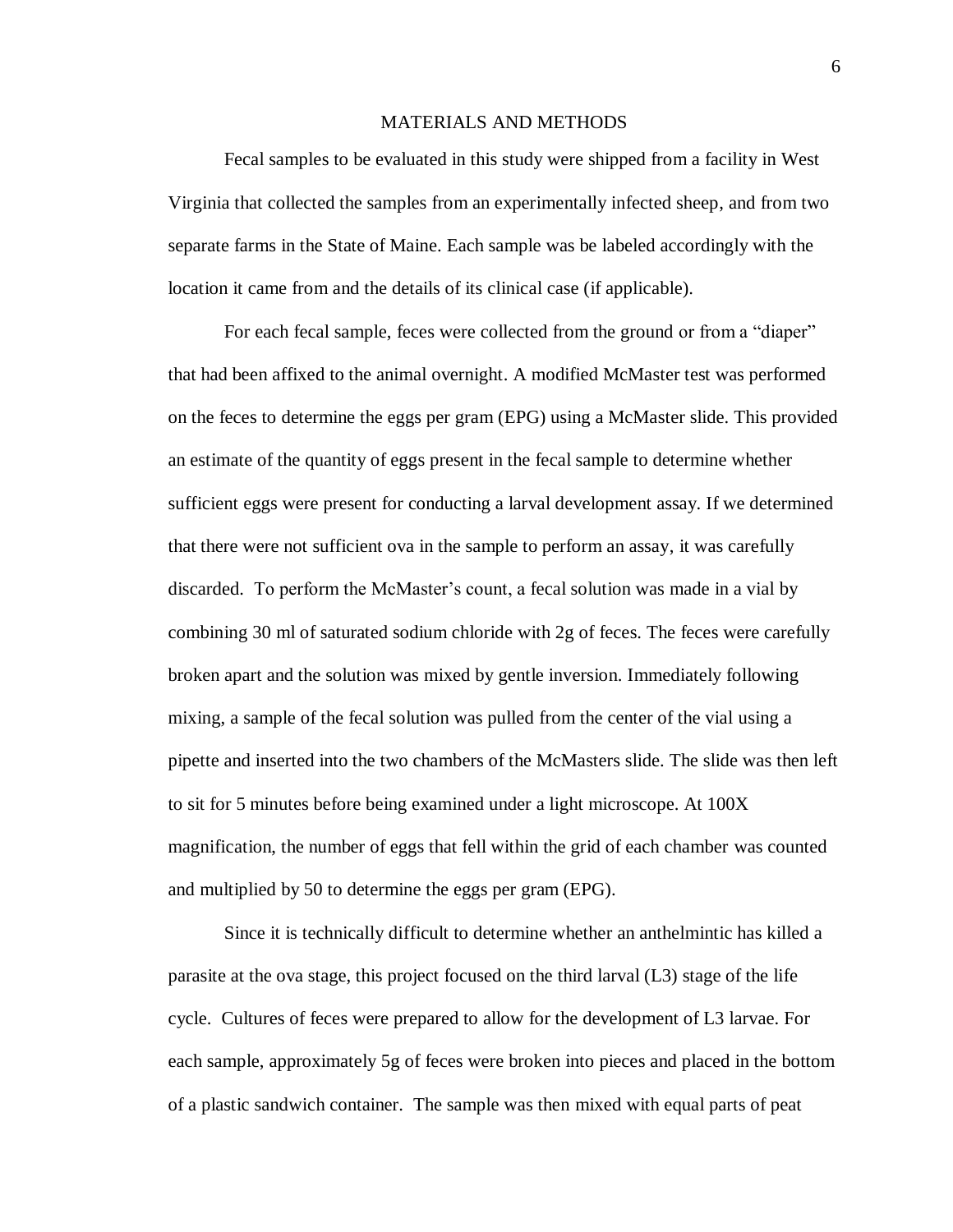moss and activated charcoal, and sprinkled with water to keep it from drying out. The peat moss was autoclaved before adding it to the fecal sample to eliminate any other competing bacteria or parasites that might have been living in the peat moss. The container was then covered with its lid and incubated at 26 degrees C for 7 days in a humidified incubator to allow parasite development to the L3 larval stage.

Upon completion of incubation, a Baermann Apparatus was set up in order to isolate the live parasites from the feces and other debris. This was accomplished by removing a portion of the cultures from the containers and placing it in the center of a Kimwipe paper cloth, with another Kimwipe placed on top to form a fecal packet. The fecal packet was then placed in the top of a glass funnel setting on top of a beaker, holding about 50ml of lukewarm tap water, with the stopcock in the closed position, making sure that the sides of the Kimwipe were up and away from the edge of the funnel to prevent capillary movement of fluid out of the funnel. The fecal packet was left for 3-5 hours to allow the L3 parasite larva to migrate from the fecal packet to the water and to settle in the bottom portion of the funnel. The Kimwipe has very small pores that allow the small parasite to actively pass through, leaving debris and dead parasites trapped in the packet. Larvae were then collected by opening the stopcock and letting the water with the parasites flow from the funnel into the beaker underneath. The remaining fecal packet was discarded.

The parasites were then prepared for long-term storage. The water with parasites that was just collected was transferred to 50 mL tubes and centrifuged to concentrate the parasites in a pellet at the bottom of the tube. The water was then removed and PBS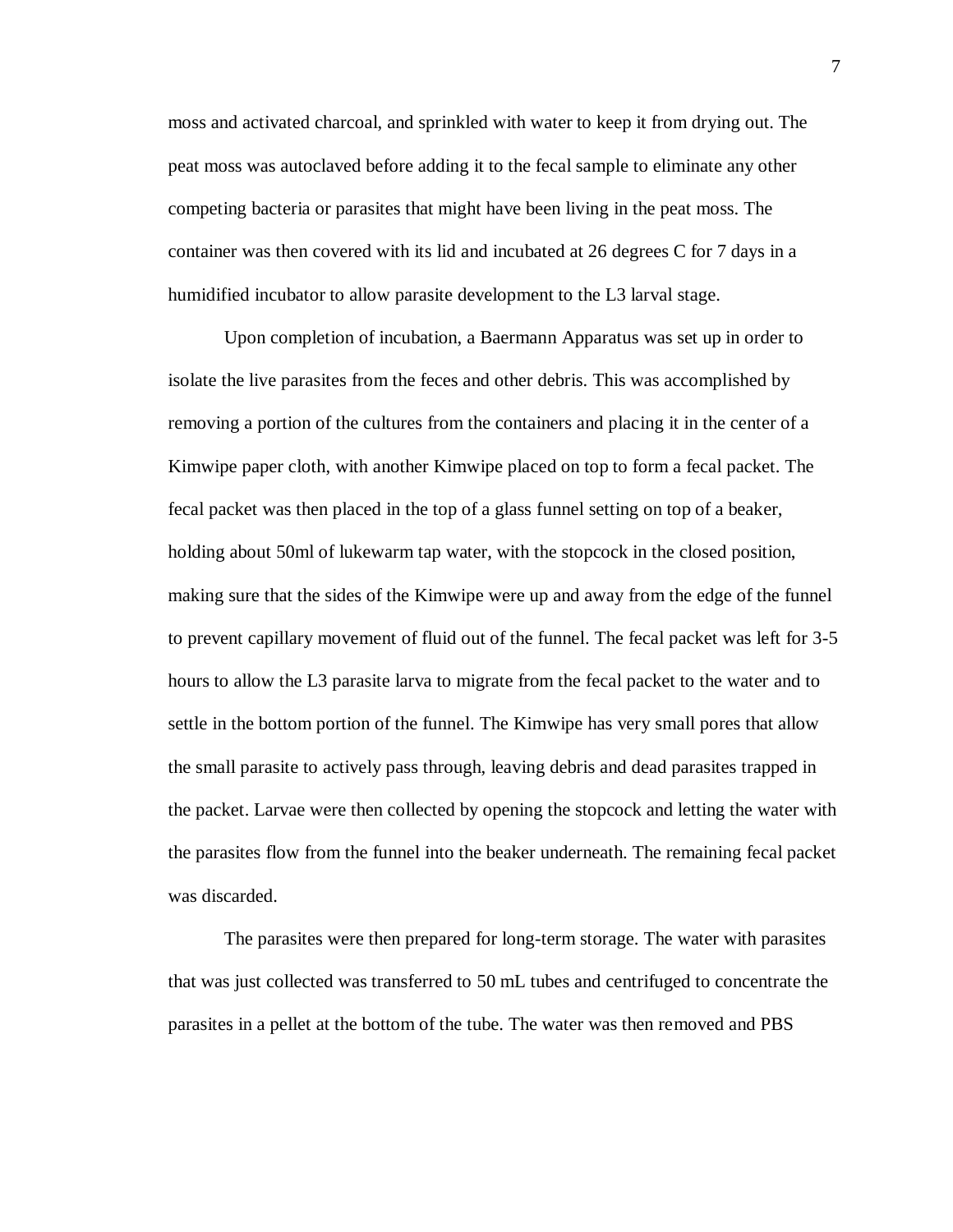solution was added and the parasites were then stored in the refrigerator until needed. The concentration of each tube was determined to be 250 parasites per milliliter.

To remove the cuticle of the L3 stage larva, the parasites were washed with a diluted bleach solution. A 2% bleach solution was made adding 1mL of Clorox bleach (containing 6% sodium hypochlorite) to 50mL of water. This diluted bleach solution was then incubated with the parasites at room temperature. Parasite larvae were monitored under the dissection microscope for the shedding of cuticles, and once the parasites started shedding, one more minute was let pass before transferring the parasites to the rinse apparatus. The shedding process took about 15 minutes total. The parasites were rinsed using nylon sheeting in a set up similar to a Baermann. The nylon sheeting replaced the Kimwipe in this instance, and the solution was poured out onto the nylon sheeting sitting in the top of the glass funnel. The parasites were all caught in the small pores (30 micron openings) of the mesh while all of the bleach and liquid ran out through the funnel. A beaker was then placed under the funnel, the nylon mesh was carefully flipped upside down so the parasites were on the bottom of the mesh facing the glass funnel, and PBS solution was used to rinse the parasites into the beaker. The parasites, now without the cuticles, were then stored in PBS solution until needed.

The main test that was used in our experiments to determine whether the parasites were alive was the MTT assay, and controls were first set up to make sure that prolonged incubation of the parasites in MTT was not toxic. This was done by using four rows of five wells and adding a decreasing number of parasites in PBS to each well. To perform a  $2x$  serial dilution, the first well in each row had  $180 \mu L$  of the parasites in PBS solution added to it. Ninety  $\mu$ L of PBS was added to each well after the first well. Ninety  $\mu$ L was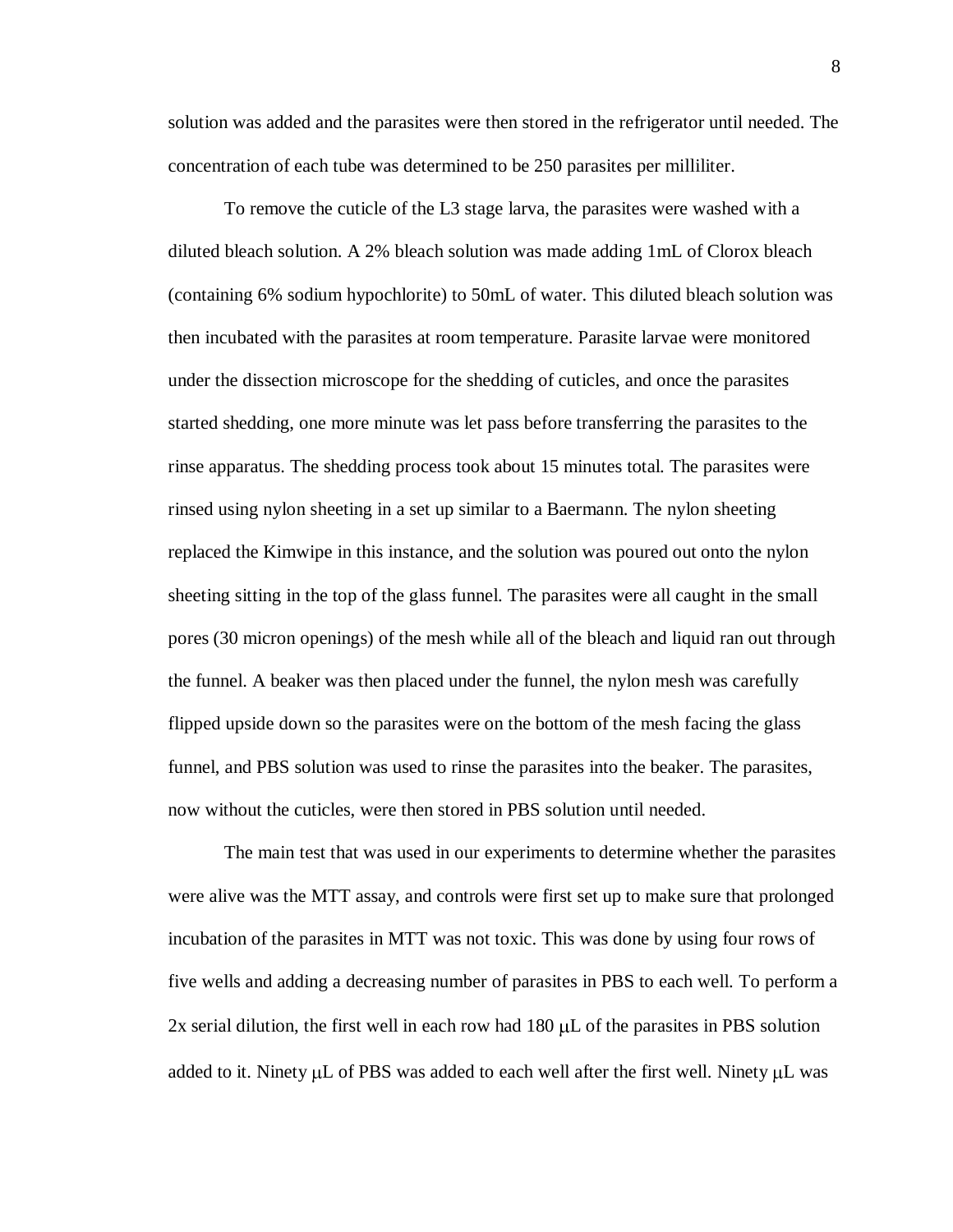then drawn up with the micropipet from the first well (containing the parasites) and added to the next well in the row, which already contained PBS. The solutions were mixed with the pipet and then 90  $\mu$ L was immediately drawn up into the pipet and deposited in the next well. This was repeated down the row until the last well, which contained  $180 \mu L$ instead of the 90 that each other well contained. This procedure was repeated for each row. The MTT assay was added next to the top two rows only, by adding  $10 \mu L$  of MTT to each well, except the last well in each row which had  $20 \mu L$  of MTT added to it. The bottom two rows had 10  $\mu$ L of PBS only added to each well (except 20  $\mu$ L to the last well in each row) in order to have a consistent volume throughout the plate. Every experimental well contained a final total of 100  $\mu$ L, except for the last well on each row, which had  $200 \mu L$  but the same ratio of solutions. Each well was then counted, and the number of parasites recorded, including noting any parasites that were not alive. The gradient of parasites should have been close to 25, 12, 6, 3, 1 based on this dilution strategy.

To test the control, the plate described above, with no anthelmintics added, was placed in the incubator at 27 degrees C for three days, and monitored for color change and movement of the parasites which indicated life.

Each successive 96-well plate that was made was created using the same method that was described above, unless indicated otherwise.

A 96-well plate was made for each of the three anthelmintics being tested. The three anthelmintics are: avermectin, benzimidizole, and imidothiazole. A plate was made for each of these three types of anthelmintics. Seven rows were used instead of four, the bottom three rows being control rows. The top six rows (rows A-F) were initially set up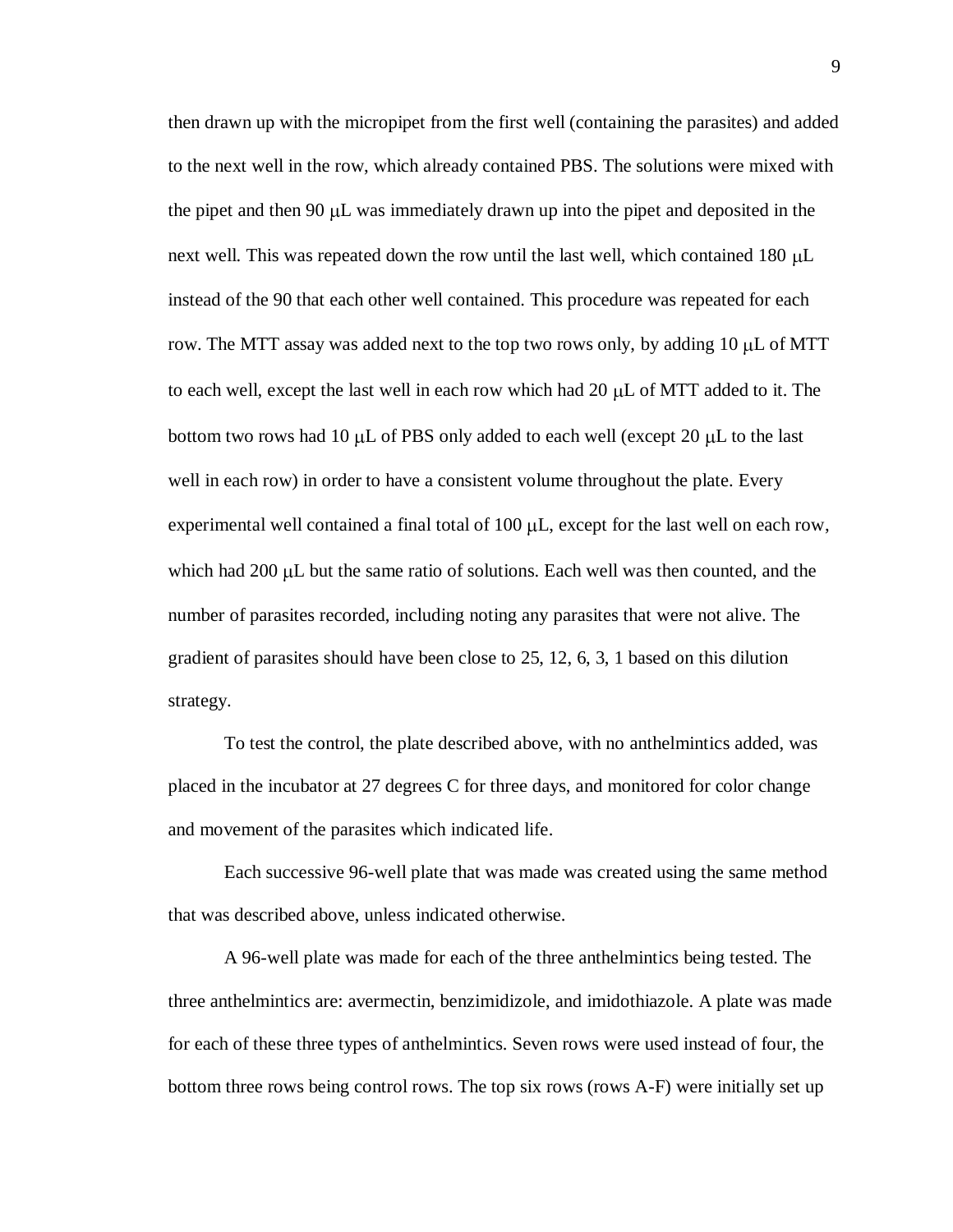as the control, with a set amount of worms in each well, while row 7 (row G) had no worms, only PBS. Ten  $\mu$ L of MTT assay was added to the top four rows. The three bottom control rows were used as three different controls. Row G had only PBS, MTT, and the anthelmintic with no parasites. Row F had parasites and PBS, but no anthelmintic or MTT. Row E had parasites, PBS, MTT, but no anthelmintic. This was done on each plate to ensure that the results were true and not due to a complication. Different amounts of anthelmintic were added to each row that required anthelmintic (all but rows E and F). In row A, 5  $\mu$ L of anthelmintic was added to each well, except 10  $\mu$ L was added to the last well. In row B,  $10 \mu L$  of anthelmintic was added to each well, except  $20 \mu L$  was added to the last well. In row C,  $15 \mu L$  of anthelmintic was added to each well, except 30  $\mu$ L was added to the last well. In row D, 20  $\mu$ L of anthelmintic was added to each well, except 40  $\mu$ L was added to the last well. In row G, the average, or 10  $\mu$ L of anthelmintic was added to each well, except  $20 \mu L$  was added to the last well. This setup can be seen in Figure A below.

Figure A: Set-up of a Typical 96-Well Plate in this Experiment

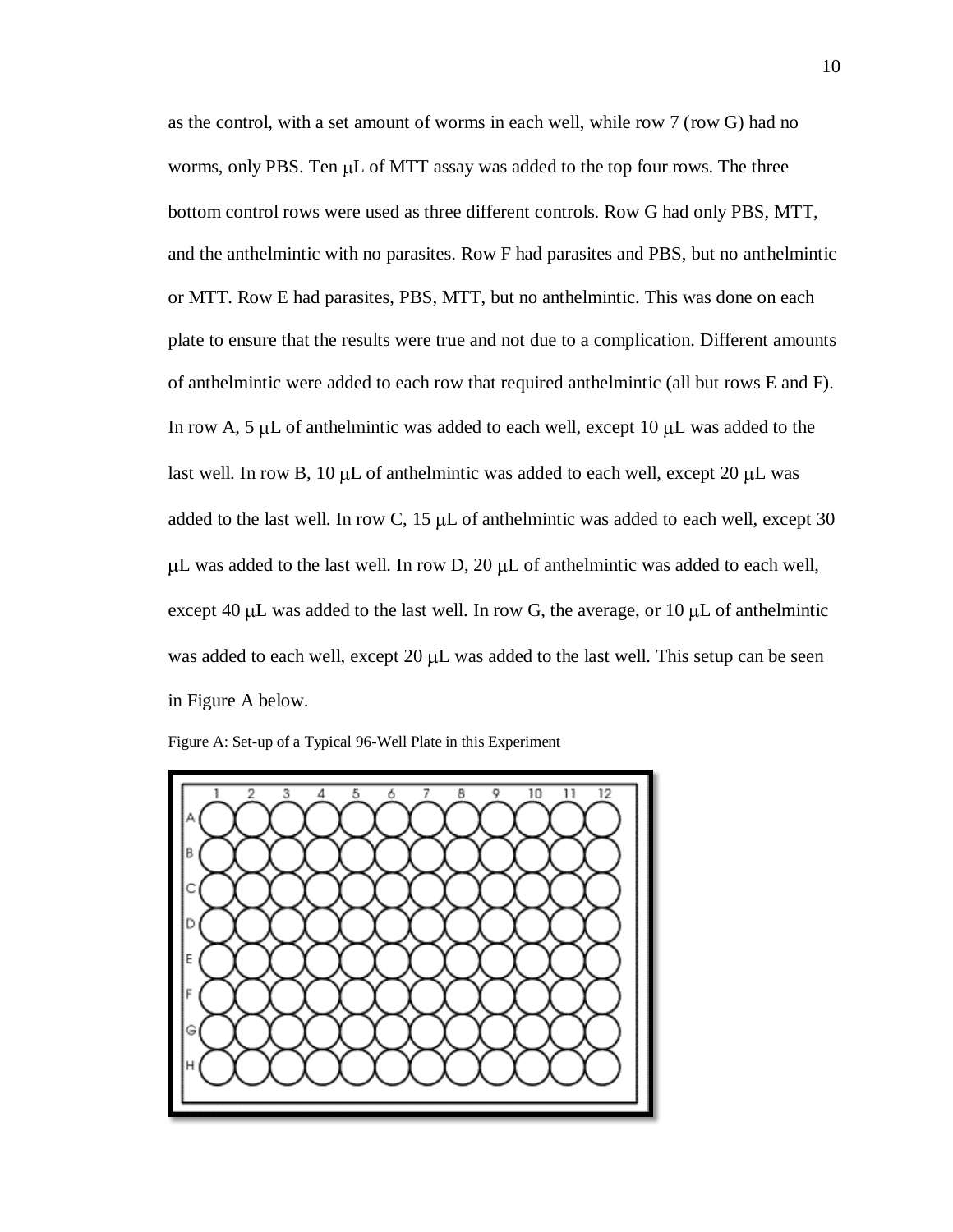Table 1: Set-up of a Typical 96-Well Plate in this Experiment

| Row A | Parasites in PBS, MTT Assay, and Anthelmintic       |
|-------|-----------------------------------------------------|
| Row B | Parasites in PBS, MTT Assay, and Anthelmintic       |
| Row C | Parasites in PBS, MTT Assay, and Anthelmintic       |
| Row D | Parasites in PBS, MTT Assay, and Anthelmintic       |
| Row E | Parasites in PBS, MTT Assay, and Anthelmintic       |
| Row F | Parasites in PBS and MTT Assay (Positive Control 1) |
| Row G | Only Parasites in PBS (Positive Control 2)          |
| Row H | MTT Assay and PBS, no parasites (Negative Control)  |

All of these plates were incubated for 48 hours at 27 degrees C in an atmosphere of 10%  $CO<sub>2</sub>$  in humidified air. After 48 hours, the plates were removed and examined for motility and life using the created rubric. All observations were made and noted, including if there were any discrepancies with the control rows. Acidified isopropanol was then added to each well containing MTT, and the wells were observed for a characteristic blue color change. If a color change was noted, plates were then read at 560 nm on a spectrophotometry plate reader to determine the level of absorbance. The rate of development of blue color in the solution was directly related to the metabolic activity of the L3 larvae. (i.e., if the solution remained fairly yellow, then there are few to no parasites still alive and metabolizing). Absorbencies were recorded, analyzed, and graphed to determine the level of resistance found.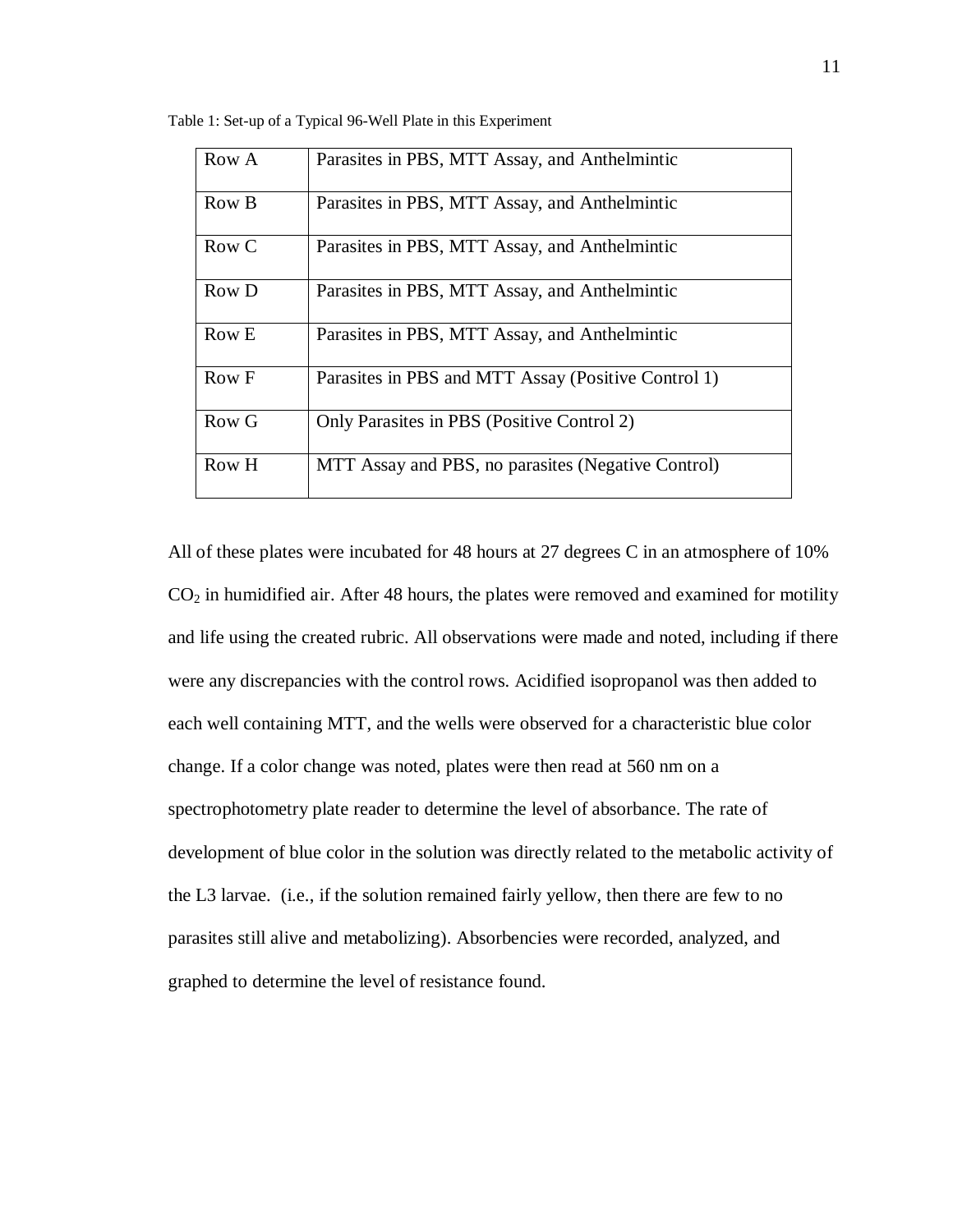#### RESULTS AND DISCUSSION

The anthelmintic potion of this experiment was unable to be completed, so the hypothesis was not proven or disproven. This experiment was started with very little previous knowledge of the techniques that were needed in order to grow, store, and test the *Haemonchus contortus* parasites. The first objective of this experiment was to research the laboratory techniques used by other facilities that have performed similar experiments and determine which techniques were replicable in our laboratory and would be effective when doing this type of research in the future. Many techniques were perfected and recorded through research and trial and error experiments.

Several problems were encountered with this project at different stages of the process. The first problem was the timing of the fecal collection. Unfortunately, many parasites, including the *H. contortus*, go into a hibernation stage and stop laying eggs in the winter months, which means that no eggs are shed in the feces and there were no eggs to be found when examining the feces in our initial collections. However, fecal samples were eventually collected that proved to be full of *H. contortus* from two farms in Maine and parasites were also ordered from a facility in West Virginia to complement the parasites that were found locally. Once the parasite infested fecal samples were obtained, the McMasters test was performed on each sample. It was determined that the McMasters test was a good indicator of the level of parasitic infestation in a given sample, and therefore in a given animal. It is a technique that will be continued to be used in the diagnostic laboratory at the University of Maine when giving initial information on a parasite infestation.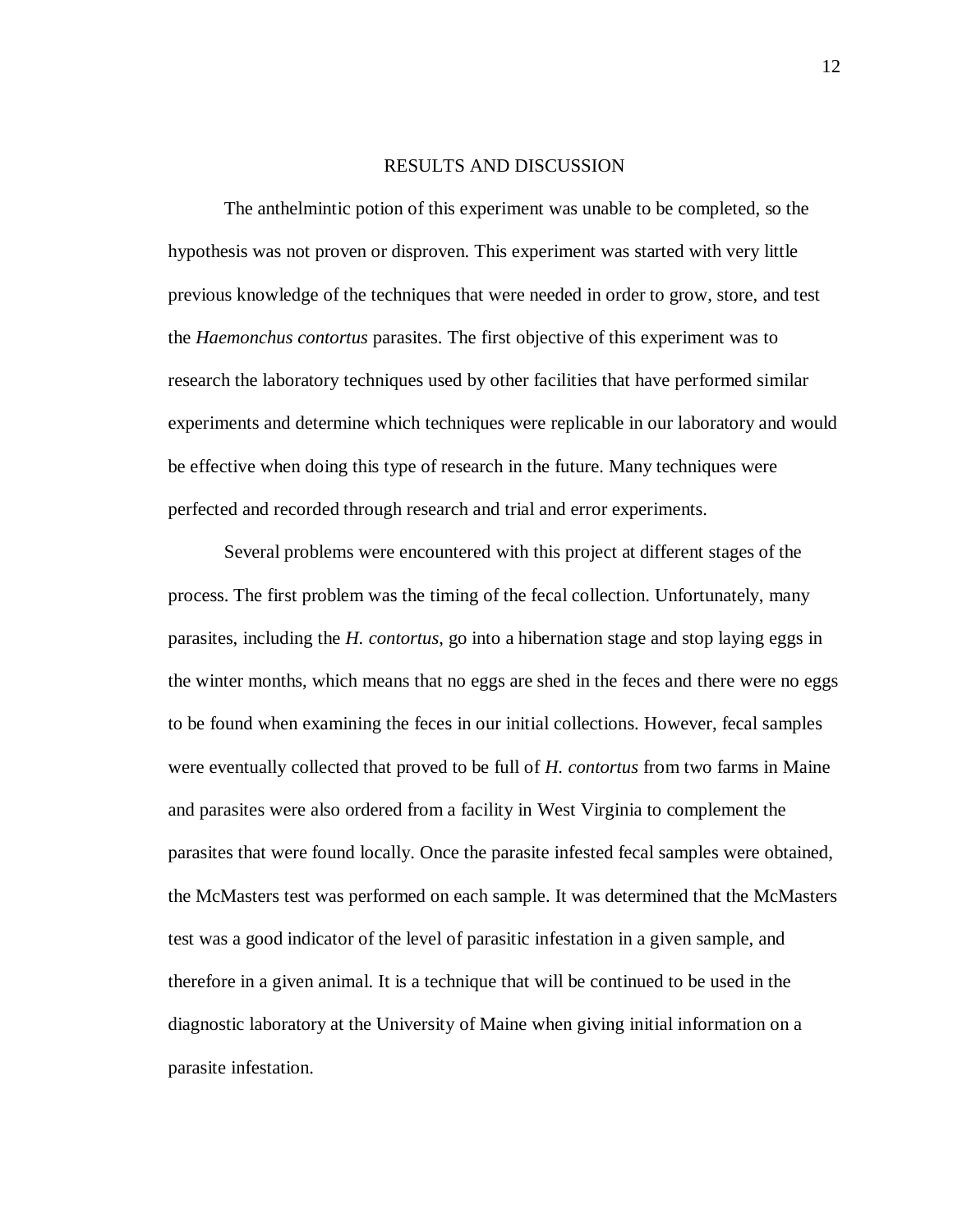When initially attempting to grow the parasites, there was a problem with the parasites not surviving long enough to grow into the L3 larval stage. Upon closer examination, it was determined that there were other parasites and bacteria in the peat moss that were being unknowingly added to the culture, and those other organisms were outcompeting the *H. contortus* for nutrients and space. This problem was solved by autoclaving the peat moss before adding it to the culture.

The first 96-well plate that was made had a decreasing gradient (2x dilution from left to right across columns) of parasites in the wells. Four rows of 5 wells were used this first time, and the first well in each row had 100  $\mu$ L, or  $\sim$ 15 parasites. When the gradient was made, each successive well then should have had half the number of parasites as the well to its left. It was found that starting with 15 parasites in the first well was not a high enough number. The number was too small to make a consistent gradient, the wells ended up with widely varying numbers, and many wells received zero parasites. Therefore, the starting number of parasites per well was increased to ~25.

The controls tests involving the MTT assay were then performed as the final step before completing the anthelmintic tests. When doing the controls test, the MTT assay was found to not harm or kill the parasites. The parasites were left in the well for five days and there were still highly motile when examined under the microscope. However, when the isopropyl alcohol was added, the parasites did not turn the yellow solution blue, as they should have since they were visibly still alive and should have been metabolizing the MTT crystals. After discussing the problem, it was determined that the MTT assay was most likely not penetrating the cuticle.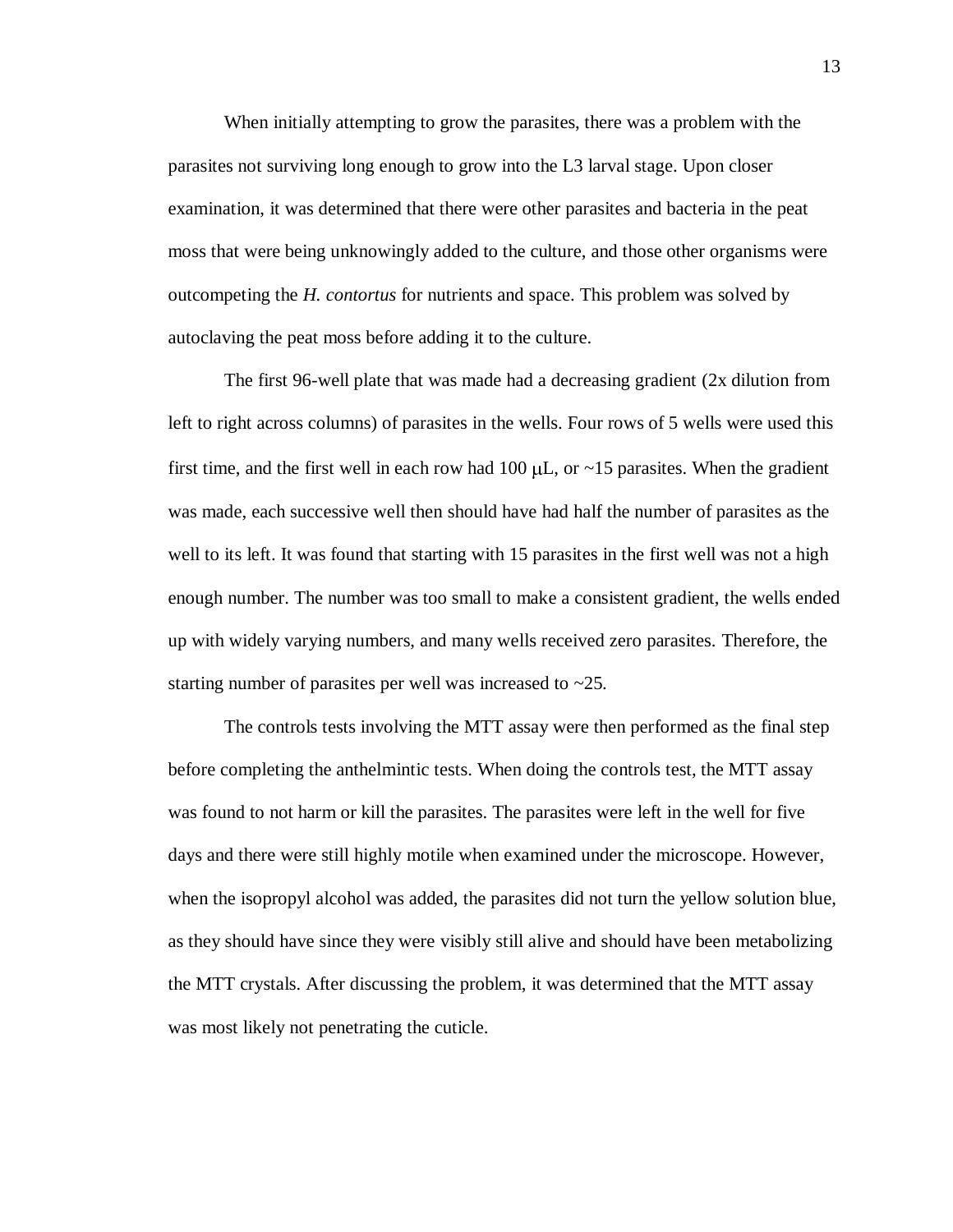The cuticle of the *Haemonchus contortus* parasite has three main outer layers made of collagen and other compounds, as can be seen in Figures B and C in the Appendix. The outer layers are non-cellular and are secreted by the epidermis. The cuticle layer protects the parasites so they can invade the digestive tracts of animals and not be affected by the acidic or toxic conditions found there. The L3 stage larvae also must survive on the blades of grass for hours to days on end, enduring the harsh rays of the sun or the cold night air. This indicates that the cuticle is built to endure many different environmental conditions, from sunlight, to cold, to acidity. In simple words, the cuticle is tough. The molecules of the MTT assay were not able to penetrate the tough layers of the cuticle in order to reach the cells and mitochondria of the parasite. Without mitochondria to process the MTT crystals, it appeared that the living, moving parasites were not metabolizing and were dead. After doing some research, it was discovered that there was another theory that would indicate why the MTT assay was not working with these particular parasites. The cuticle in the L3 stage larva surrounds their entire body, which covers their oral pore. The oral pore on this nematode is synonymous with the mouth on a human being. The oral pore is how the parasite ingests food, leading to the digestion of food, and ultimately the absorption and usage of nutrients. While in the L3 stage of the parasitic life cycle, the nematode cannot eat because the oral pore is covered. It was speculated that the lack of an operational oral pore might result in significant reduction in metabolic activity. The MTT assay is processed by the mitochondria in a parasite, but if there is little energy to be processed as there is no food in the body due to the sealing off of the oral pore, then the MTT assay might indicate the live, but idle, mitochondria as being dead. Either way, it was speculated that the cuticle may have been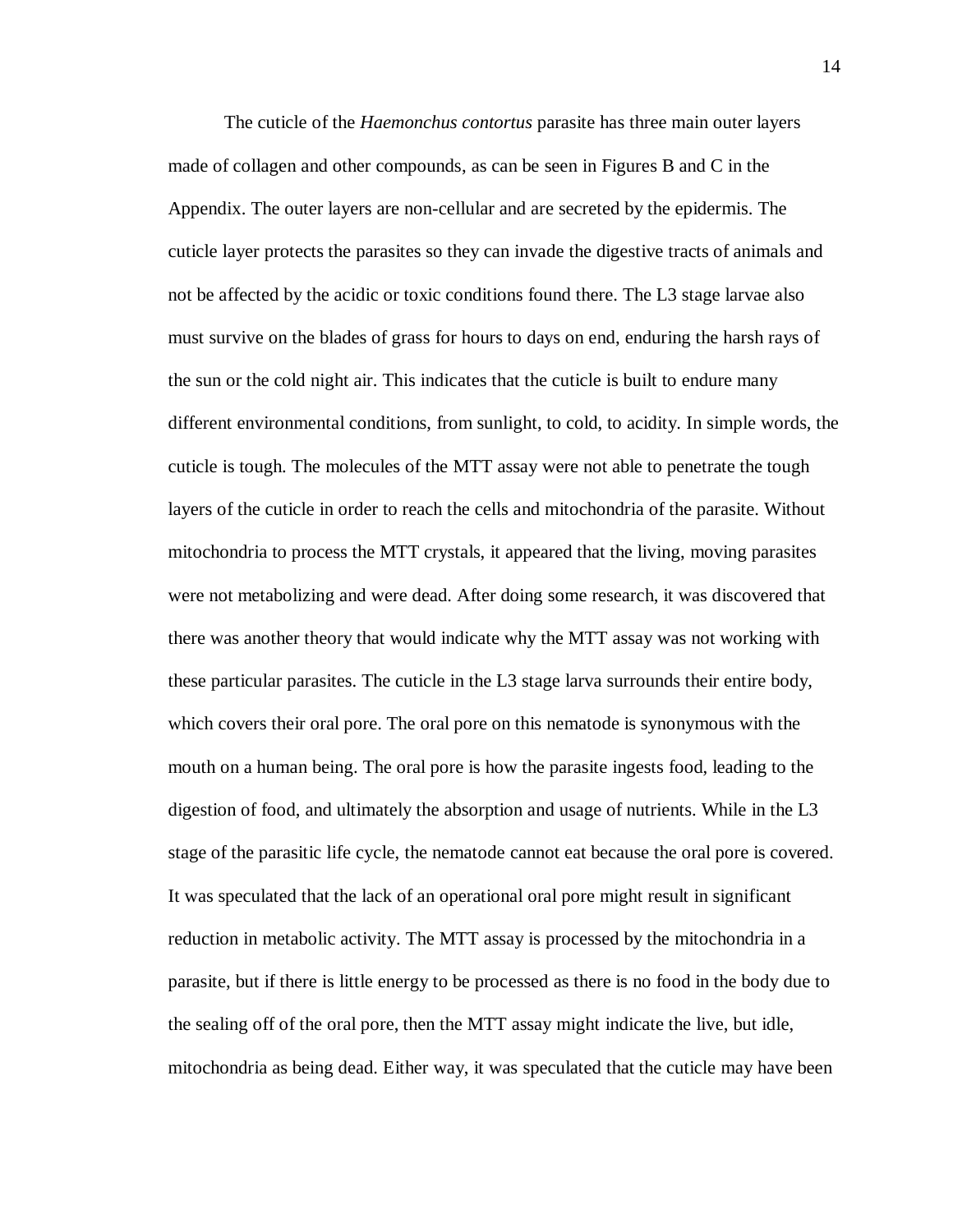the problem keeping the MTT test from working and keeping us from getting a positive control.

Information was found on a few different possible techniques for removing the cuticle. The first option involved washing the parasites in a diluted Clorox bleach solution and then centrifuging the discarded cuticles out of the solution. Determining the right concentration of bleach to use was a procedure that had to be added to this experiment, as there is not already a set procedure for removing the cuticle with bleach. Three original dilutions of bleach were made at 20x, 25x, and 30x dilutions of household bleach. Three centrifugation tubes were set up and each had equal parts of one of the diluted bleach solutions and parasites  $(\sim 1 \text{ mL})$ . Each tube was left on a motion rotor, which kept the solutions in suspension while they were left to incubate at room temperature for 25 minutes. A drop from each tube was placed on to three different Petri dishes and watched under a dissection microscope to observe the shedding of the cuticles. A parasite sheds its cuticle, or goes through exsheathment, by creating a small tear by the head of the cuticle and using vigorous motion to remove itself. Visually, it looked like a snake shedding its skin (see Figure D, Appendix). The drops of solution containing the parasites were also observed to determine which dilution strength worked best, by removing the majority of the cuticles while not harming the parasites. Initially, the 30x dilution seemed too strong and the 20x solution seemed too weak, but all of the parasites in all three dilutions were plated in order to get more accurate final results. Before plating, each of the tubes went through the centrifugation process to remove as much bleach as possible from the solution. Each dilution had its own plate, and the 96-well plates were set up like the one shown below in Figure E and described in Table 2.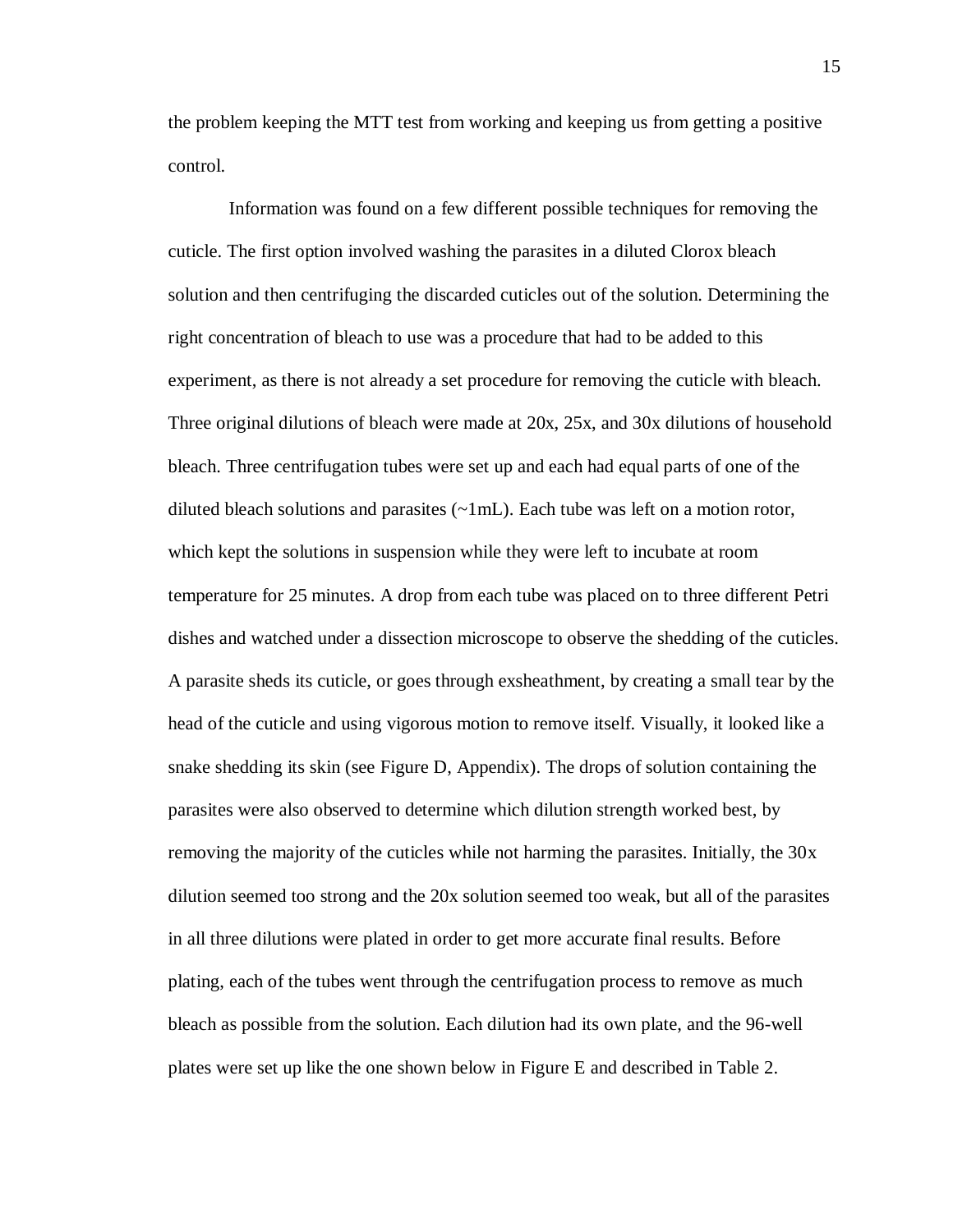



Table 2: The Setup of a 96-Well Plate When Testing the Controls

| Row C | Parasites and MTT Assay |
|-------|-------------------------|
| Row D | Parasites and MTT Assay |
| Row E | <b>Only Parasites</b>   |
| Row F | <b>Only Parasites</b>   |

These control plates were incubated as described in the Materials and Methods section. When the plates were pulled out for analysis, the majority of the parasites in all of the wells were found to be dead.

It was deduced that there were two possible reasons that explained all of the parasites dying in the well plates over the course of three days. One reason may have been that the initial concentration of the bleach was too strong. They may have caused the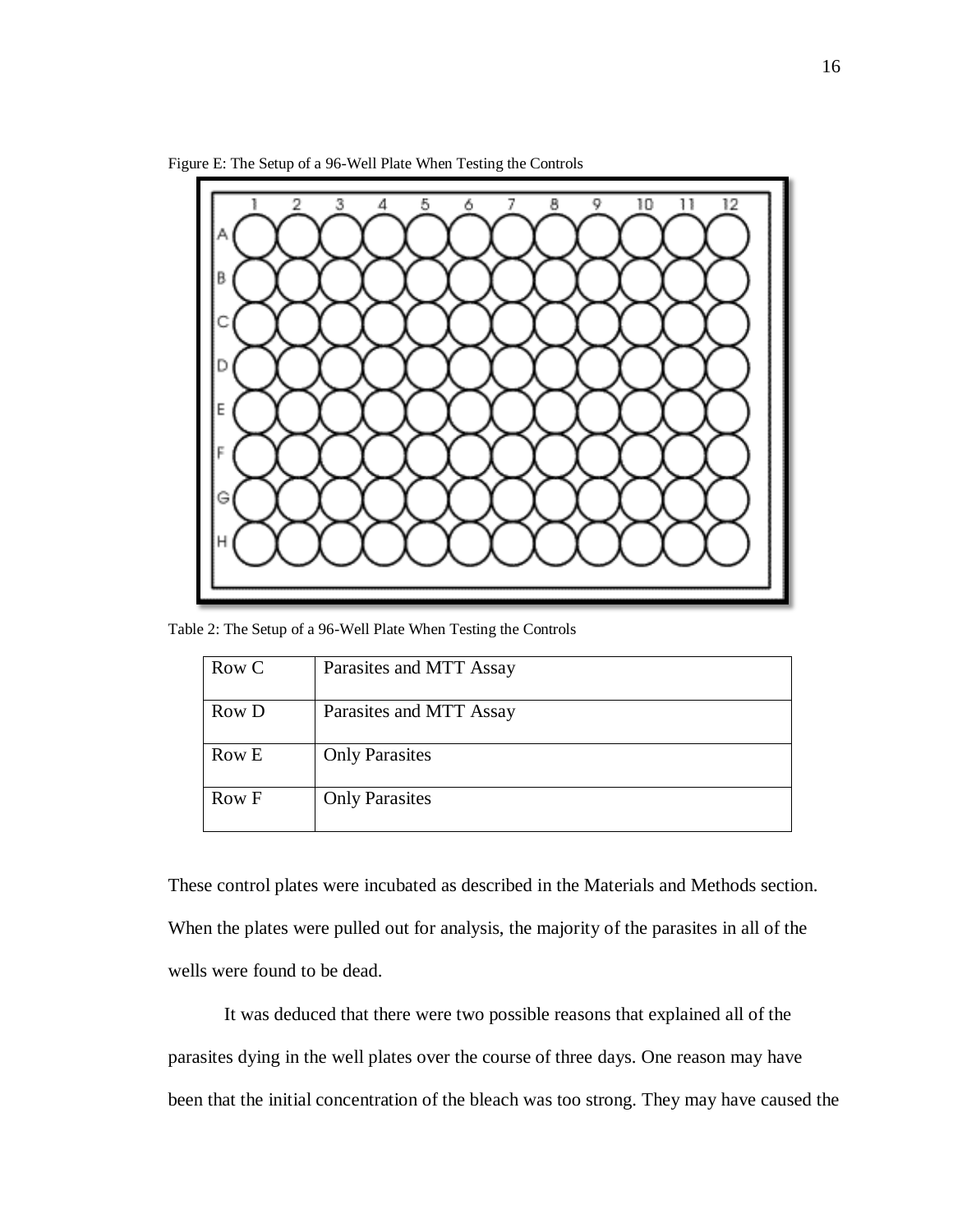cuticle to be shed, but the parasites could not contend with the strength of the solutions and died. Another reason could have been that the centrifugation technique did not remove all traces of bleach from the solution before it was placed into the wells, and the residual (albeit low levels of) bleach caused the parasites to die over time. The specific cause of the deaths was not determined, but it was speculated that the second option was more likely to have occurred.

While doing research on solving the issues encountered with the bleach, another experiment was attempted with removing the cuticle. The conditions of the abomasum were attempted to be simulated in order to encourage the parasites to naturally shed their cuticles. In the natural life cycle of a *Haemonchus contortus*, the L3 stage larvae will be eaten by the sheep or goat and will then travel through the digestive system. Once in the digestive system, the cuticle is shed and the larvae progress to stage L4. In order to simulate the conditions found in the abomasum, the parasites were placed into a slightly acidic version of the PBS solution and then stored in the carbon dioxide incubator. These parasites were checked after one day, three days, five days, and nine days, but did not lose their cuticles. The parasites were all still alive and thrashing more than normal, but were still encapsulated by their cuticles. There may have been a factor that was overlooked and not included in the simulation, but the missing factor (if there is one) has not been discovered in the research.

When simulating the abomasal conditions did not work, the bleaching method was reattempted with a few modifications. In order to counteract the problems we originally encountered, sheets of nylon mesh with 31 micron openings were ordered. The pores in this nylon mesh sheeting are so small that the parasites should not be able to get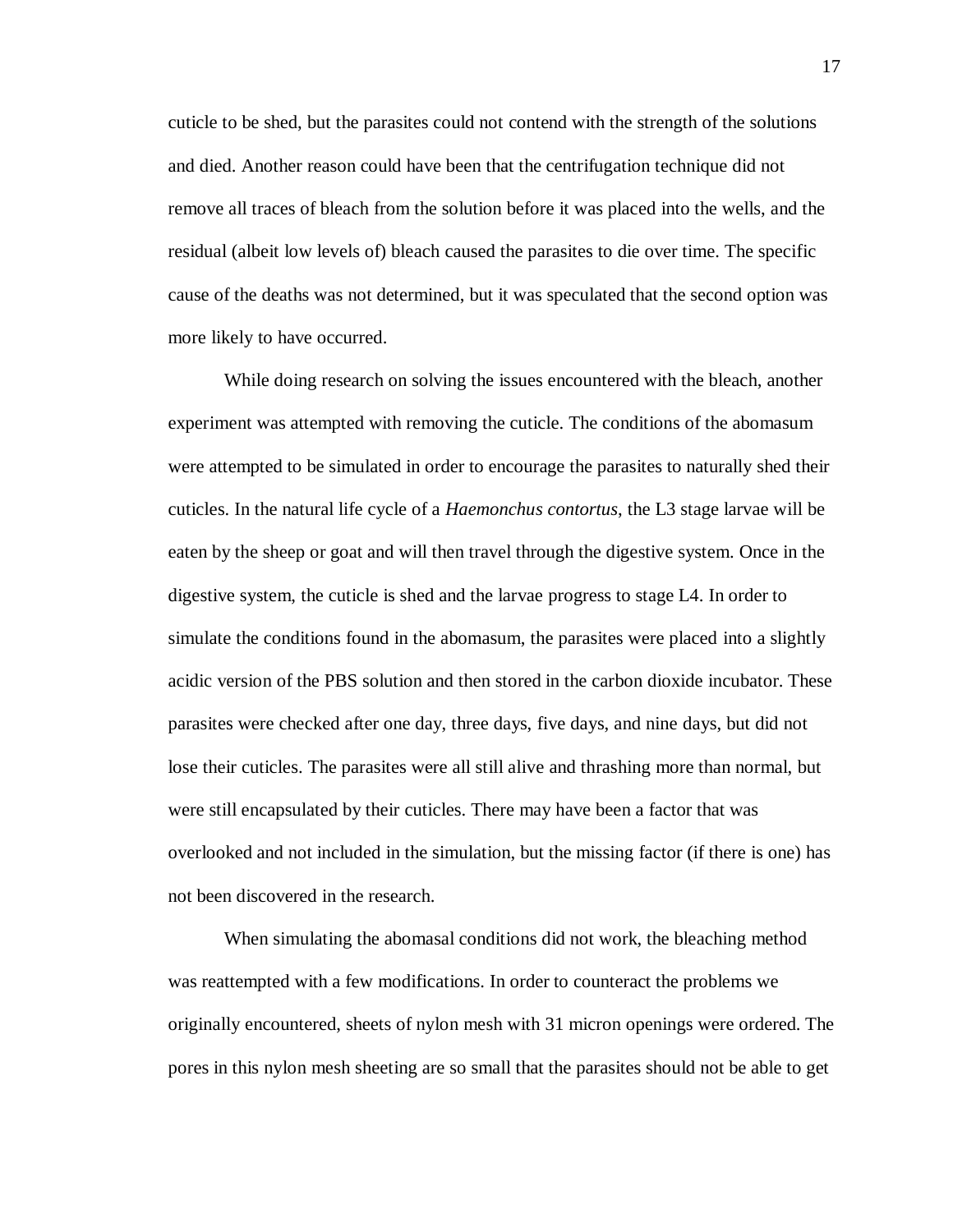through it, but all liquid would pass through. It was also decided to use a much more diluted 2% bleach solution, which was made using 1 mL of bleach to 50 mL of water. This diluted bleach solution was incubated with the parasites. It was monitored under the dissection microscope for the shedding of cuticles, and once the parasites started shedding, one more minute was let pass before transferring the parasites to get rinsed. The shedding process took about 15 minutes total. The parasites were now rinsed using this new nylon sheeting in a set up similar to a Baermann Apparatus. The nylon sheeting replaced the Kimwipe in this instance, and the solution was poured out onto the nylon sheeting sitting in the top of the glass funnel. The parasites were all caught in the small pores of the mesh while all of the bleach and liquid ran out through the funnel. A beaker was then placed under the funnel, the nylon mesh was carefully flipped upside down so the parasites were on the bottom of the mesh facing the glass funnel, and PBS solution was used to rinse the parasites right into the beaker. Once this step was completed, the parasites were examined under a dissecting and a light microscope. Under the microscopes, it was determined that this method initially worked very well as all of the parasites had shed their cuticles and were still very motile. A little less than 20% of the parasites were unmoving and presumably dead, but that was the number observed to be dead before the bleaching. This high rate of dead parasites was most likely due to the fact that they had been living in culture in the refrigerator for almost two months. These parasites are very durable, but after two months a number of them would inevitably not survive for various reasons. These parasites without their cuticles were then tested in a 24-well plate in a similar manner to the 96-well setup seen in Figure E. There were two rows that included the MTT assay and two rows that housed only parasites. The plates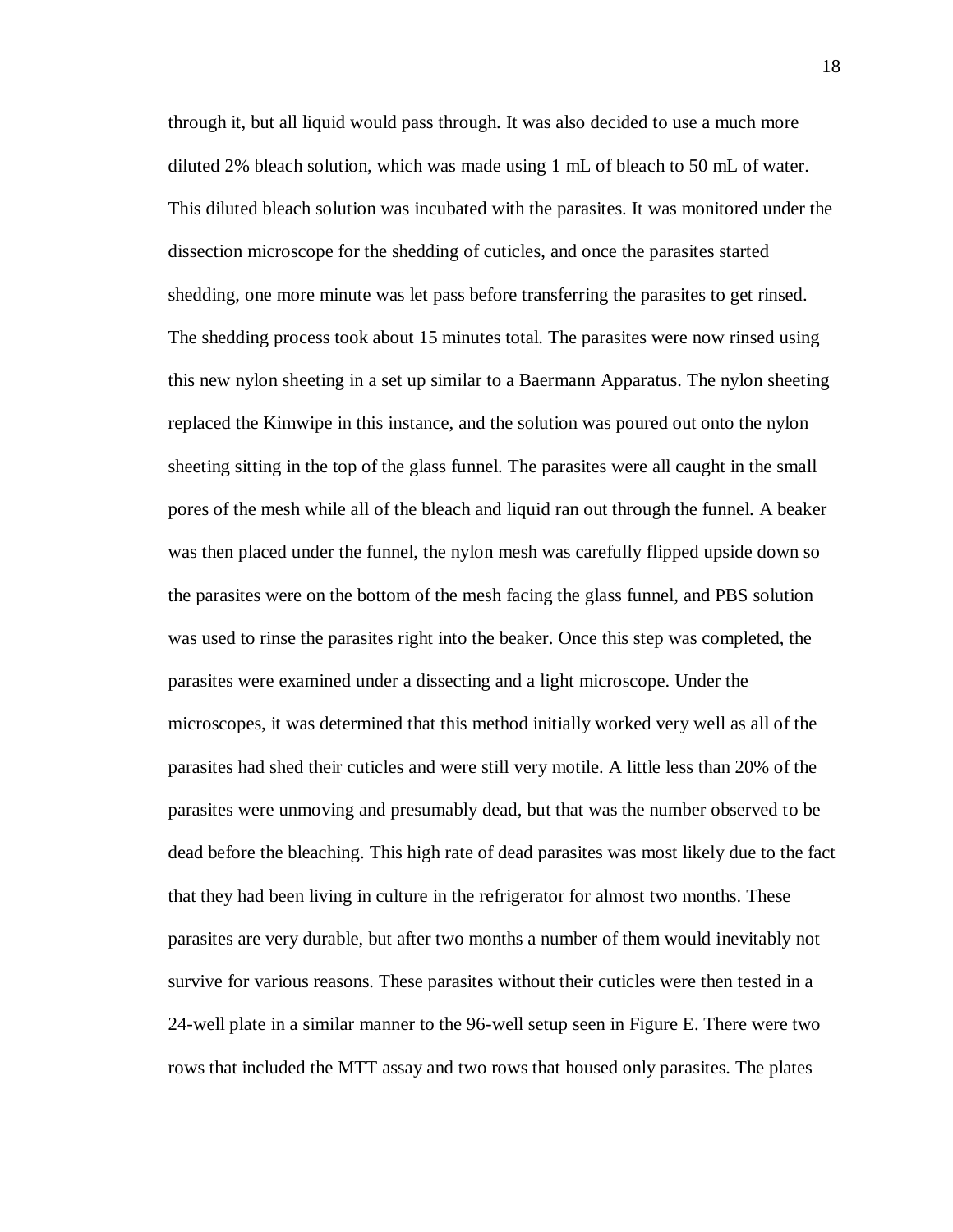were incubated at 27 degrees C and were checked at day one, day three, and day six. On day six, it was found that the parasites were very motile, but there was no color change. As seen in Graph 1 below, the levels of color change were too low to even register and are therefore marked as zero across the board.



Graph 1: Levels of Enzymatically Active Parasites Without Cuticle in Positive Control

This graph clearly shows that, even after removing the cuticles of the parasites, the MTT assay did not work. It was not a good test to show the ratio of live to dead organisms within a well, as it did not show a color change when added to a well alone with parasites who were thrashing and moving as living parasites do.

It is important to mention one anomaly that occurred while testing the MTT assay portion of the experiment. During one attempt at getting a positive control, there were a few parasites that changed color from yellow to blue as were originally expected of the entire group, as seen in Figure F in the Appendix. It did not happen in all of the tests, or even in all of the wells of one plate, and the cause is not currently clear. This plate was one that was placed in the 37C carbon dioxide incubator, as it was temporarily available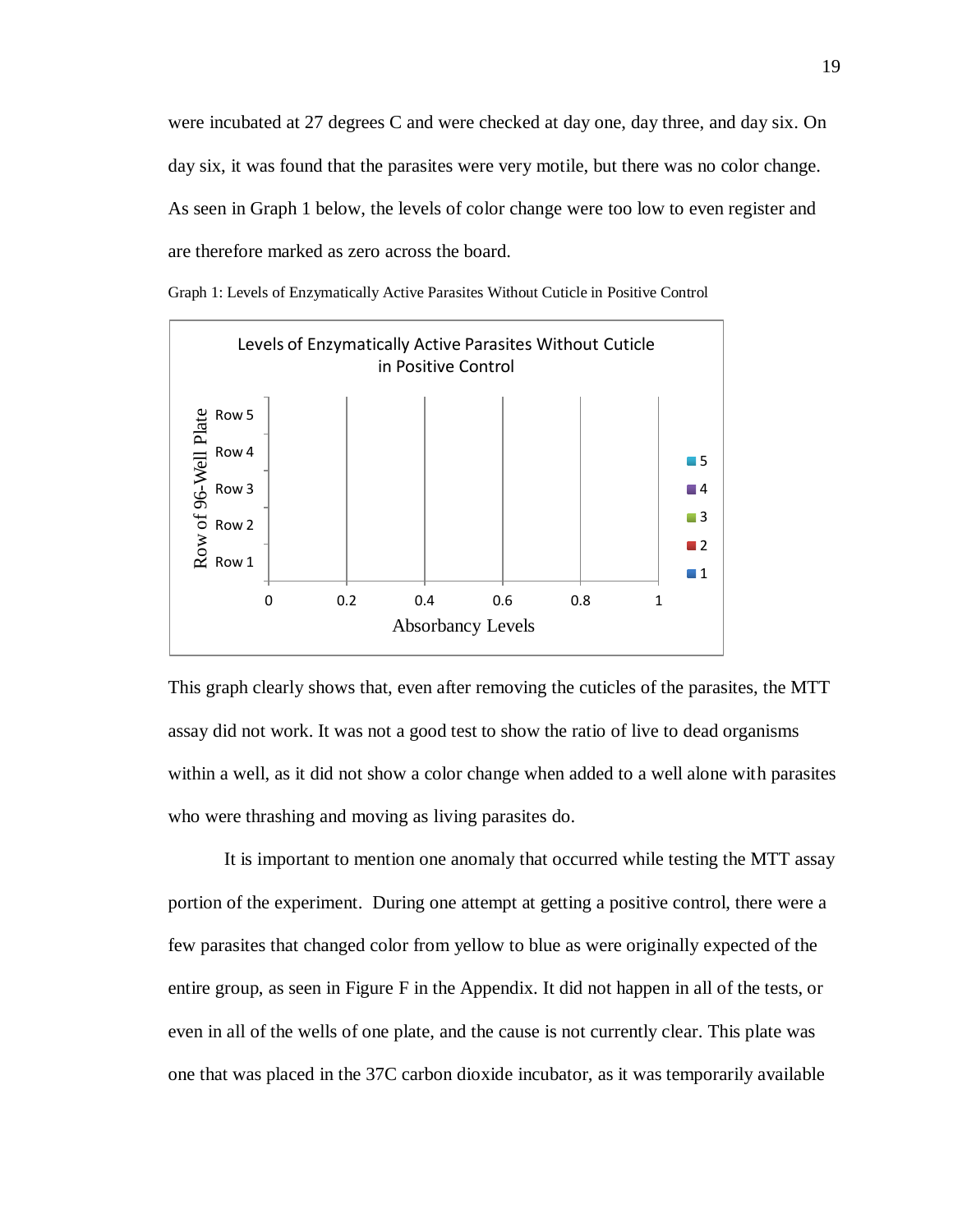at the time. It is not clear if the carbon dioxide incubator, or the increased temperature to 37C, caused the positive control to change color as it was supposed to or if it was another factor. Not all of the parasites in the plate changed color, which leads to the conclusion that it must have not been the carbon dioxide incubator or temperature as all of the parasites would have changed color. The only reason the incubator may have made the difference, however, would be if all of the plates would have changed color but something was wrong with the few wells that did not change. The carbon dioxide incubator was no longer available for use after this occurred, so this test was unable to be replicated, something recommended for future research in this project.

Unfortunately, the anthelmintic portion of this experiment, my hypothesis, and my second objective were not tested. It did not make sense to move forward and test the anthelmintic part of this experiment when a positive control could not be achieved. Without a positive control, there is nothing to compare the varying colorimetric levels of the wells to in order to determine the kill rate, or the live to dead ratio. Without a positive control, there is no way to determine if the MTT assay is working properly in the actual tests. It was decided to stop this experiment after the final failed positive control test, as it was necessary to rethink the strategy and the tests being used in this experiment. Despite not obtaining any results for the objective that was originally the main goal of this experiment, the second objective was explored and many useful techniques were discovered. It is a goal of the University of Maine Diagnostic Laboratory to be able to test the fecal samples sent to them by farmers around the state of Maine for parasites, especially the species and similar species to the *Haemonchus contortus* that were worked with in this experiment. The techniques that were researched and tested over the duration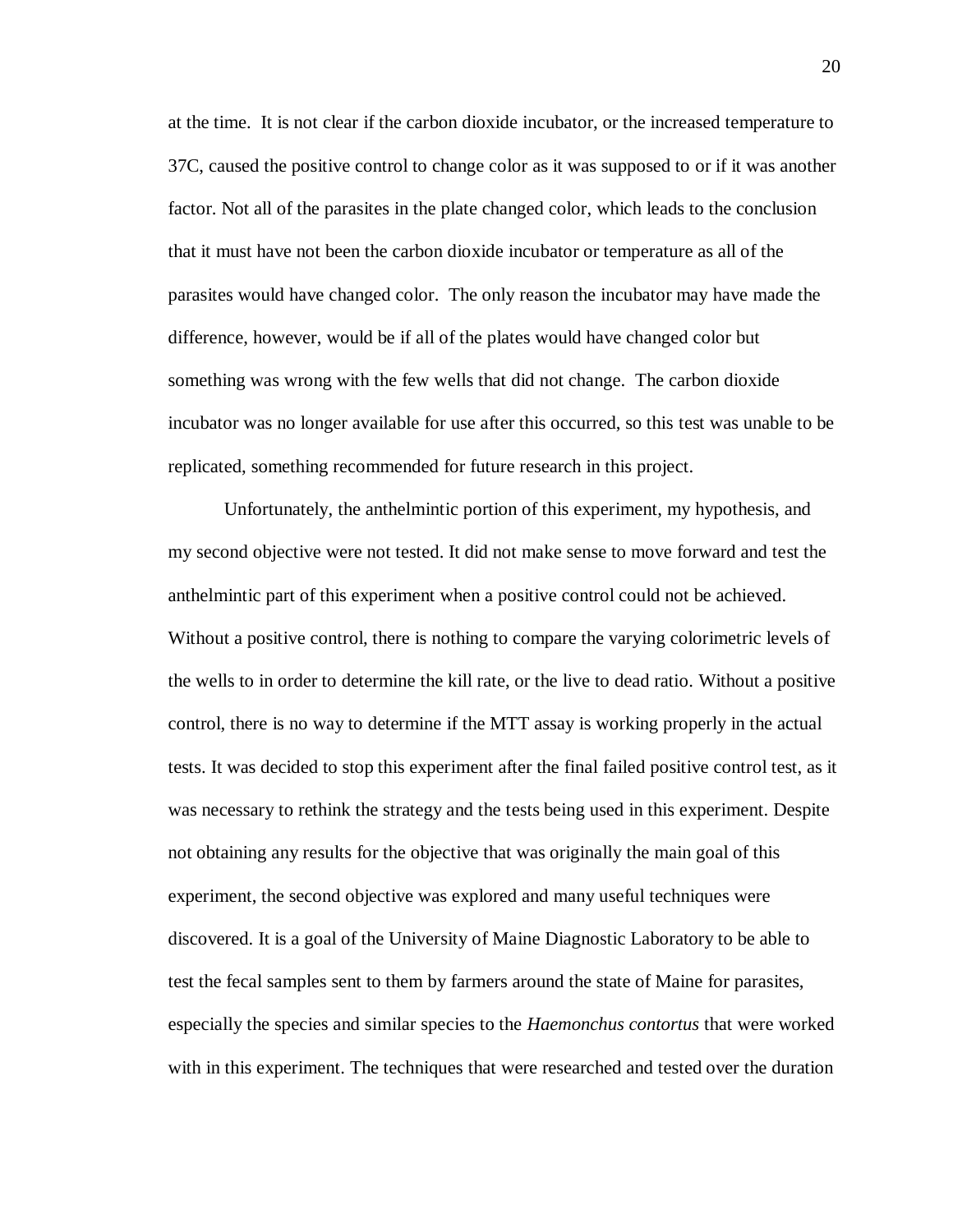of this project have either been incorporated or rejected for use by the diagnostic laboratory based in part on the results obtained from these experiments.

I would like to discuss some of my observations and thoughts for the future of this research, if it is continued in future years. Primarily, it is important to start early, preferably in the summer or very early fall. It will be much easier to obtain fecal samples that contain the parasite eggs if they are collected in a season when they are not dormant in the animals. The eggs of all abomasal parasites, including *Haemonchus contortus*, are laid in abundance in the late spring, summer, and early fall, as they are a subtropical species that thrive in the warm weather. The *Haemonchus contortus* parasites go into a hypobiosis during the winter months, and this is an important feature of their life cycle. Hypobiosis is a temporary halt in the parasitic phase of development at a specific point in the life cycle. Under normal circumstances when a host is infected with a nematode, parasitic development begins immediately and continues through to adult males and females in the normal period of time. However, under certain circumstances, larval development will be halted at a specific stage (usually L3 or L4 in this species) and the time spent in this stage is prolonged sometimes for weeks or months. Arrested larvae not only fail to grow but also their metabolic rate decreases significantly and they stop moving. In this state they can survive for weeks or months before resuming development, and this occurs in the winter months for this species. This hypobiosis state affects this research as no eggs are laid and shed in the feces when the parasites are in this arrested state. It would be very interesting, and helpful, if the samples were collected from many different farms in order to get a wide sample and more consistent numbers if presenting data on the state of Maine as a whole.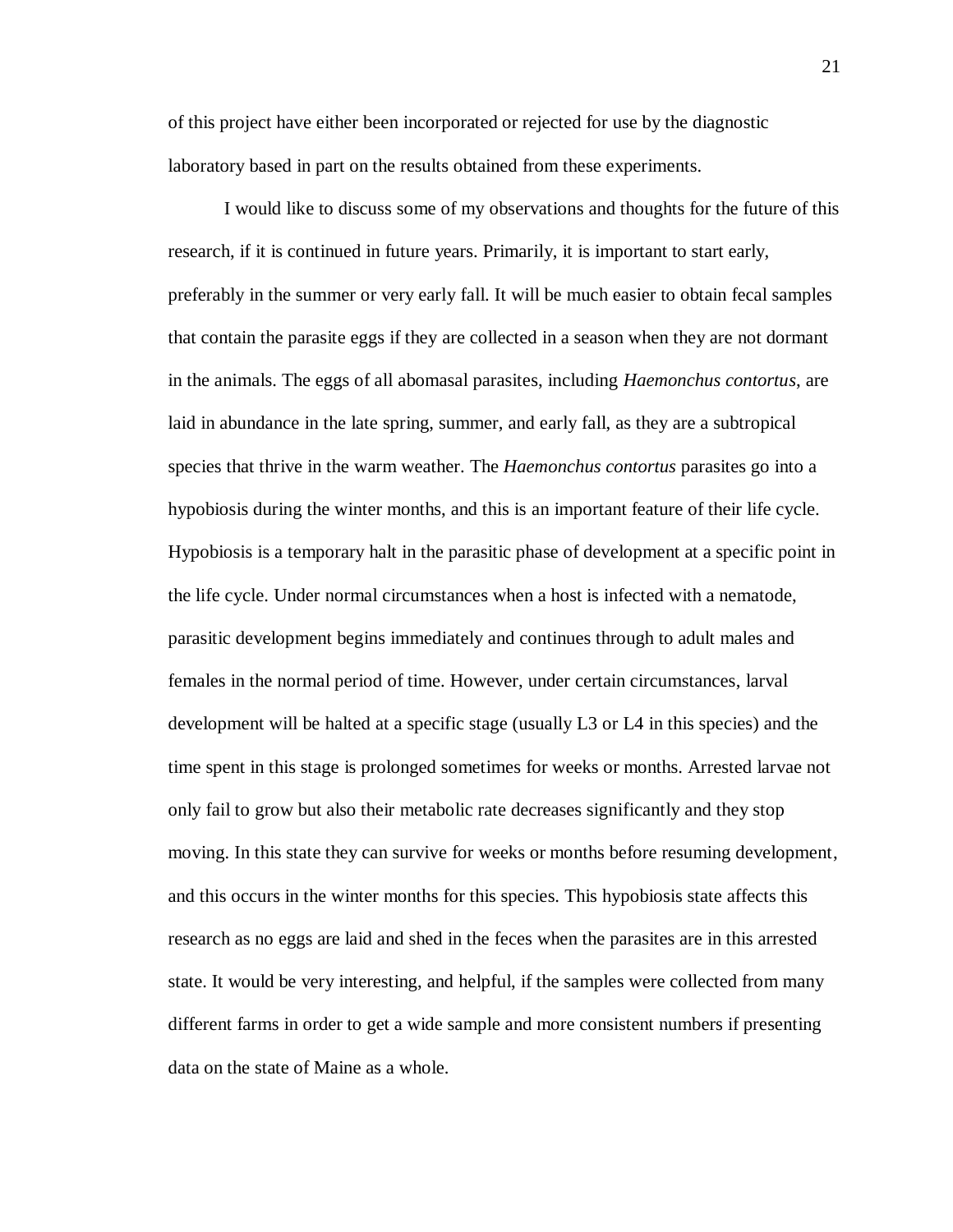If future experiments are performed with a similar goal and methodology in mind, there are a few things that should be changed. If the cuticles of a group of parasites need to be removed, the method we used involving the nylon sheet filter worked very well. The only thing that should be added to the end of that procedure is that the newly washed and rinsed parasites, once the cuticles are gone and the bleach rinsed out, should be filtered through a Baermann setup in the same method used earlier. This would allow the motile L3 larvae to swim out through the Kimwipe and fall to the bottom of the glass funnel to be collected while the non-motile L3 larvae and cuticles remain in the Kimwipe, allowing for the solution and parasites to be kept much cleaner. During the initial rinsing, the cuticles do not fall through the nylon mesh, staying with the parasites and making it more difficult to differentiate the parasites from the cuticles. It would be easier and cleaner, as well as eliminate another unknown factor, if the entire solution was purified through another Baermann wash. The other thing that should change if trying to remove the cuticle is the size of the nylon mesh sheet ordered. A nylon sheet with pores the size of 20 microns would be preferable to the 31-micron sheet that was used. The 31 micron nylon sheet did work and kept most of the parasites from flowing through the filter, but many parasites, estimated at about 250, still were lost in the bleach solution. A 20-micron or smaller pore size would just keep the parasites from passing through the filter with less loss. The 20-micron nylon sheets were ordered once this was realized, but were on backorder. However, hopefully this means they will be in the lab available to whoever continues this research in the future.

The one change that will need to happen if this research is to continue is a switch to a different method of testing and determining the live to dead ratio. Without having a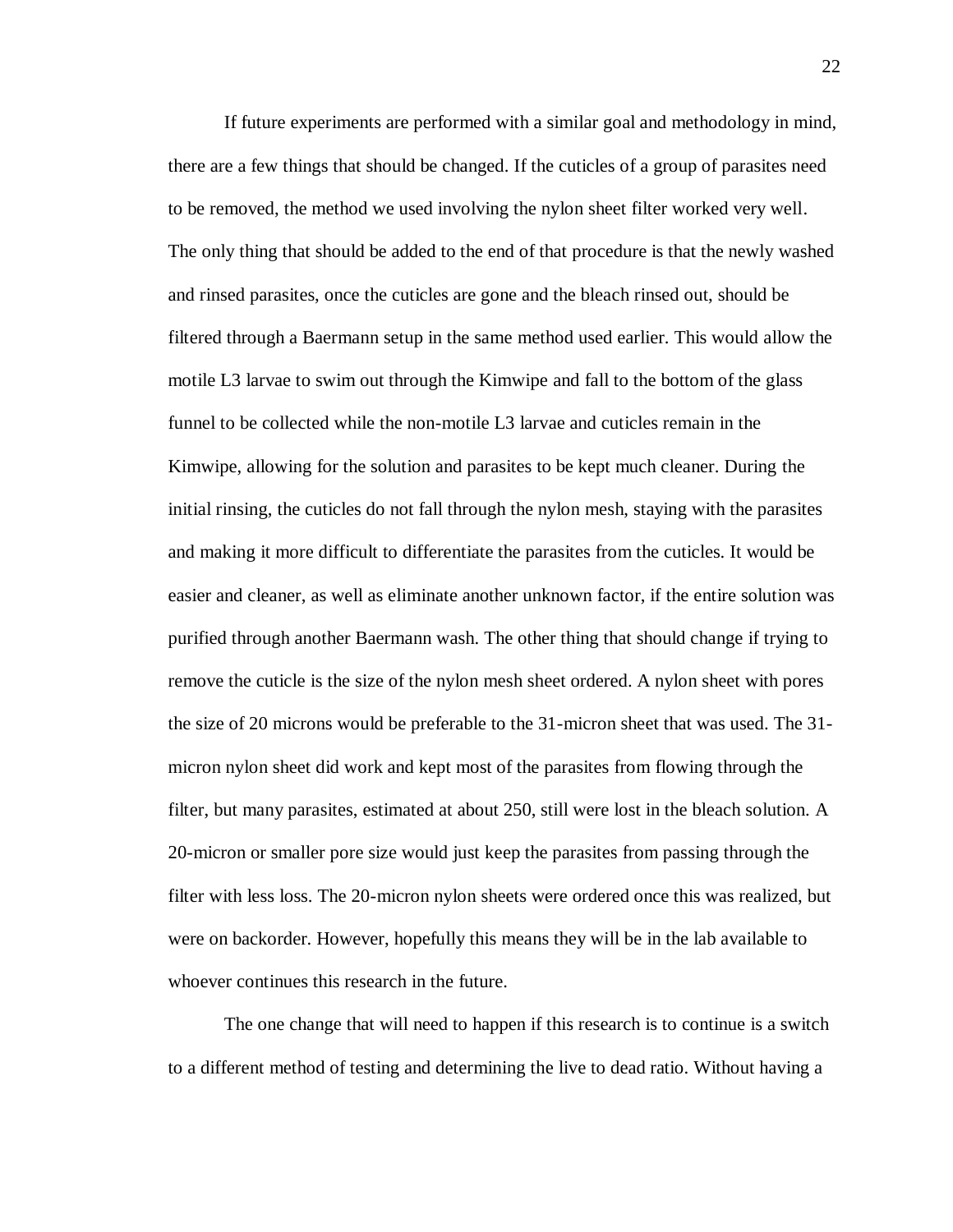way to determine the live-to-dead ratio, or the kill percentage, there is no way to test the effectiveness of the anthelmintics. It is obvious from this research project that the MTT assay does not work well enough for this experiment. If someone wanted to retest the MTT assay in the future, it would be beneficial to alter a major factor. In this project, the majority of the plates were incubated in the 27 degree C incubator. It might be worth testing to incubate the parasites in the 37 degree C carbon dioxide incubator to better simulate the conditions in which it normally lives in and metabolizes in without a cuticle. The carbon dioxide incubator was not available for the majority of my experiment, so it was not tested.

If pursuing new testing methods, there are many different ways that it could be done. It is important to find a method that is fairly inexpensive, easy to do and easy to replicate in different environments, not excessively complicated, yet accurate and effective. The MTT assay would have been a good choice if it had worked as it was expected to work. There have been a few research studies that have used fluorescent microspheres to great success when working with many organisms, but nematodes specifically. Fluorescent microspheres are microscopic  $(0.01 \mu m)$  carboxylate-modified polystyrene beads that fluoresce to brilliant colors when observed under a fluorescent microscope (Ghafouri, 2006). It would be very interesting to use these beads in this experiment as they are relatively inexpensive, easy to use, and are proven to work with other species of nematode. The only expensive aspect of the microspheres is the need for a fluorescent microscope, which the University of Maine Hitchner laboratories are lucky to have. The beads could be used to test the live-to-dead ratio of the parasites after the drugs have been tested. Larvae would be incubated for a set amount of time in the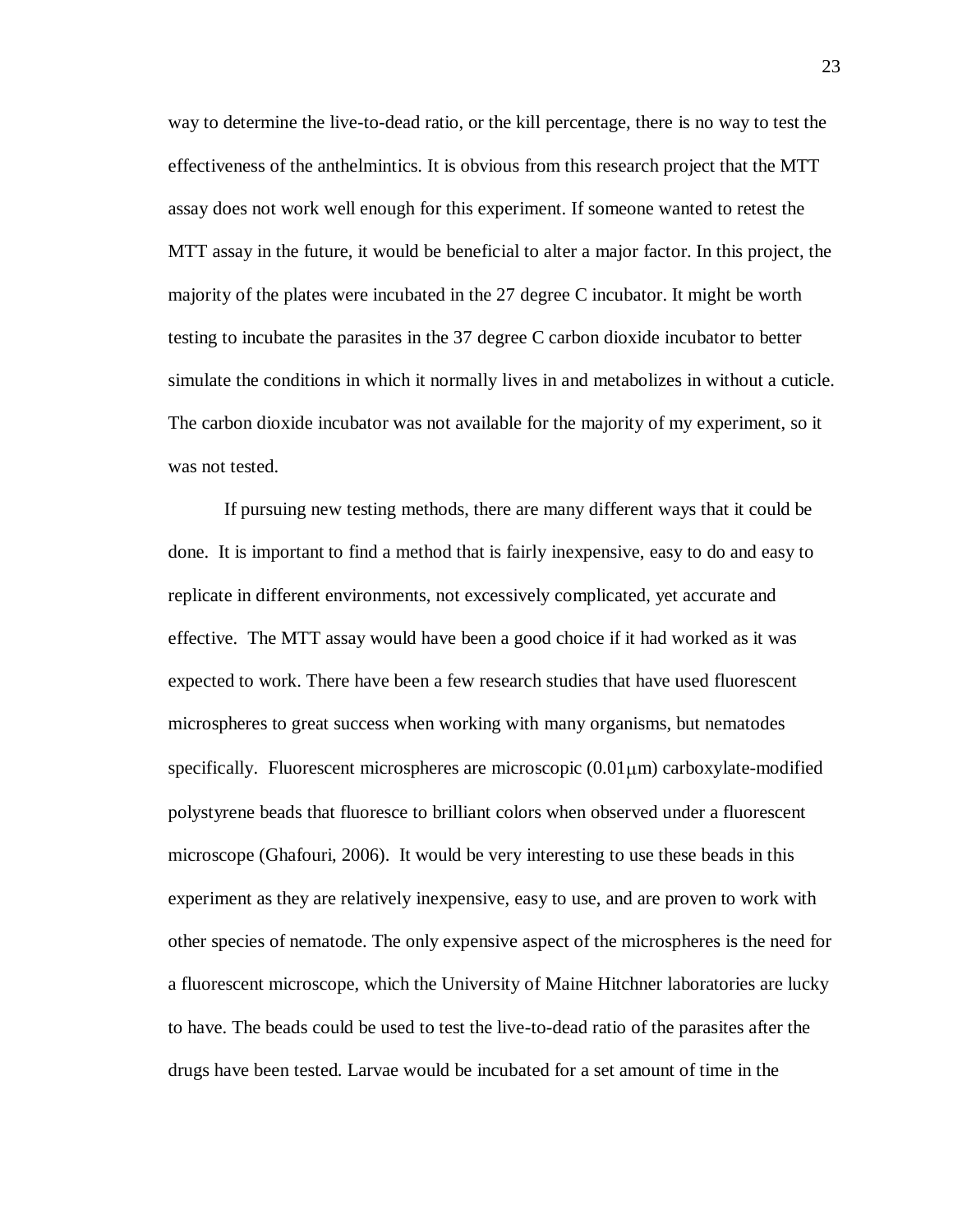anthelmintic solution with ample food sources and fluorescent microspheres, and microspheres would likely be ingested along with similarly-sized E. coli. After incubation, the parasites would be placed on a slide and examined under a fluorescent microscope. The total number of nematodes seen on the slide, without fluorescence, could be counted; then the fluorescence could be turned on and the number of visible, fluorescent nematodes could be counted. The number of nematodes visible under fluorescence could be compared to the total number of nematodes visible without the fluorescence, which could determine the percentage of surviving nematodes. However, this assay will only work if the parasites are at a stage where they actively seek and eat food. Parasites at the L3 stage do not consume food as they are surrounded by the impenetrable cuticle and their oral pore is covered. These parasite larvae actively feed throughout the L1 and L2 stages, and might be better suited to this type of assay. The experiment performed by Ghafouri used these beads to great success and would be a good source if this technique is to be attempted in the future.

Another, more simple test could be used either as a supplement to the main assay or on its own. A chart could be derived by the person performing this experiment that compares the movement of the parasites to each other to result in a grade that represents the liveliness of the parasite. The chart is used under the assumption, and with the hope, that the movement of the parasites is directly related to the metabolic activity and the susceptibility of the parasite to the anthelmintic drugs, a higher grade indicating more liveliness and therefore more resistance to the drug being used. Originally, a chart was intended to be created with this idea in mind to supplement the MTT assay that was used in this research project. Unfortunately, this chart was never created as the MTT assay did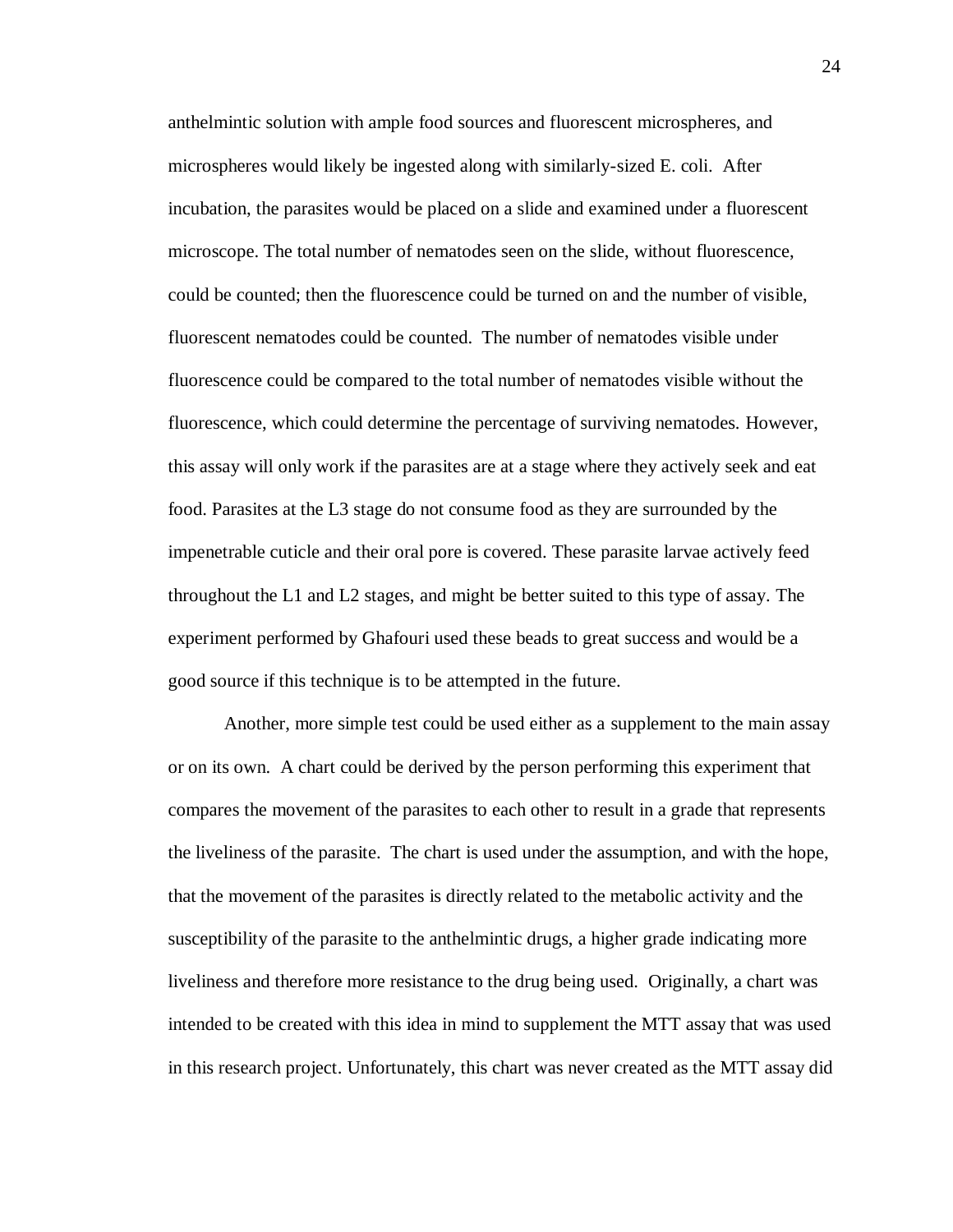not work and there was no need for a supplemental chart test. A grading system created by me would not help whoever decides to continue with this project, as it would be entirely subjective based on my opinion and my observations. For example, what I consider to be a vigorously moving nematode might be seen as only a somewhat active nematode by another observer. The chart and grading system that was intended to be used for this particular experiment was designed to look similar to Table 3 below.

Table 3: Grading Scale Design for *Haemonchus contortus* Movement

| Grade Scale |                |             |             | 4            |              |
|-------------|----------------|-------------|-------------|--------------|--------------|
|             |                |             |             |              |              |
| Type of     | N <sub>0</sub> | Slightly    | Moving, but | Moving       | Vigorously   |
| Movement    | movement       | moving, but | with many   | quickly with | thrashing or |
| Observed    |                | not very    | motionless  | only short   | constant     |
|             |                | noticeable  | breaks      | breaks       | movement     |

It is easy to understand this grading scale, but it is very subjective, as only the creator of this chart truly understands what those different movements look like to their exact specifications, based on their own personal observations. The grading system chart would be beneficial as a supplemental tool, but would not be recommended as the sole test, as it is very subjective and time-consuming.

In conclusion, this experiment did not go exactly as planned. Many speed bumps came up throughout the process and the second objective, which originally started out as the focus of this experiment, could not be tested or completed. The hypothesis was not proved or disproved, and yet remains untested. This being said, many techniques were tested and either rejected or approved for future use, both in the future of this research and in the diagnostic laboratory. It was discovered that the MTT assay is not effective when working with these particular nematodes in this setting, although it is inconclusive to say whether that is because it is incapable of working in this experiment or if there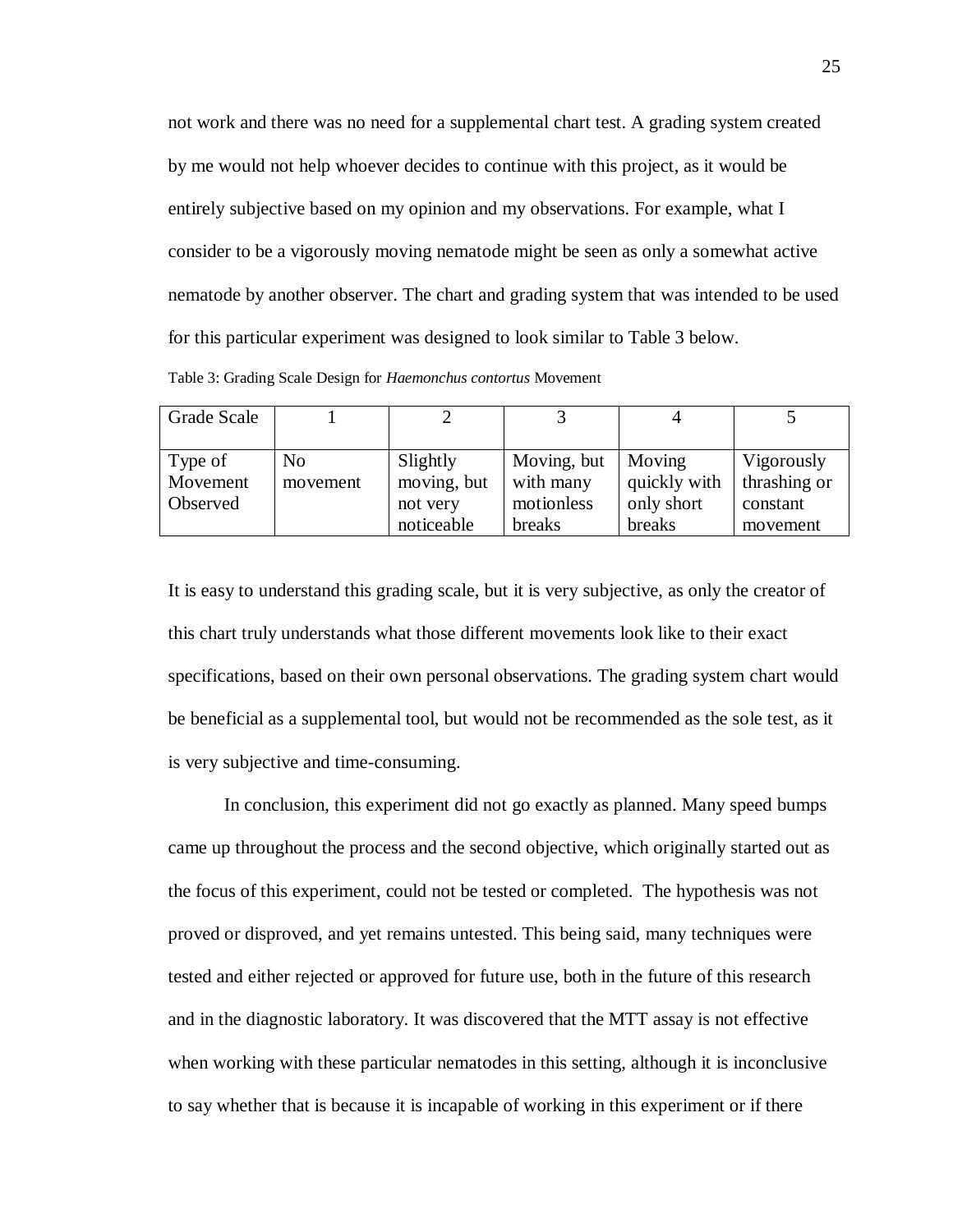were certain factors that were overlooked. The methods for growing, purifying, and storing the parasites were perfected through many trials and can be used again when needed. The most important part of this experiment turned out to be the discovery that the removal of the L3 stage larval cuticle is possible, attainable, and fairly simple through the methods that were researched, altered to fit the needs of the project and laboratory, and used repeatedly. This project should be continued if at all possible, as many breakthroughs were made and it would be great to see it continued and more options explored, such as the ones laid out in the discussion.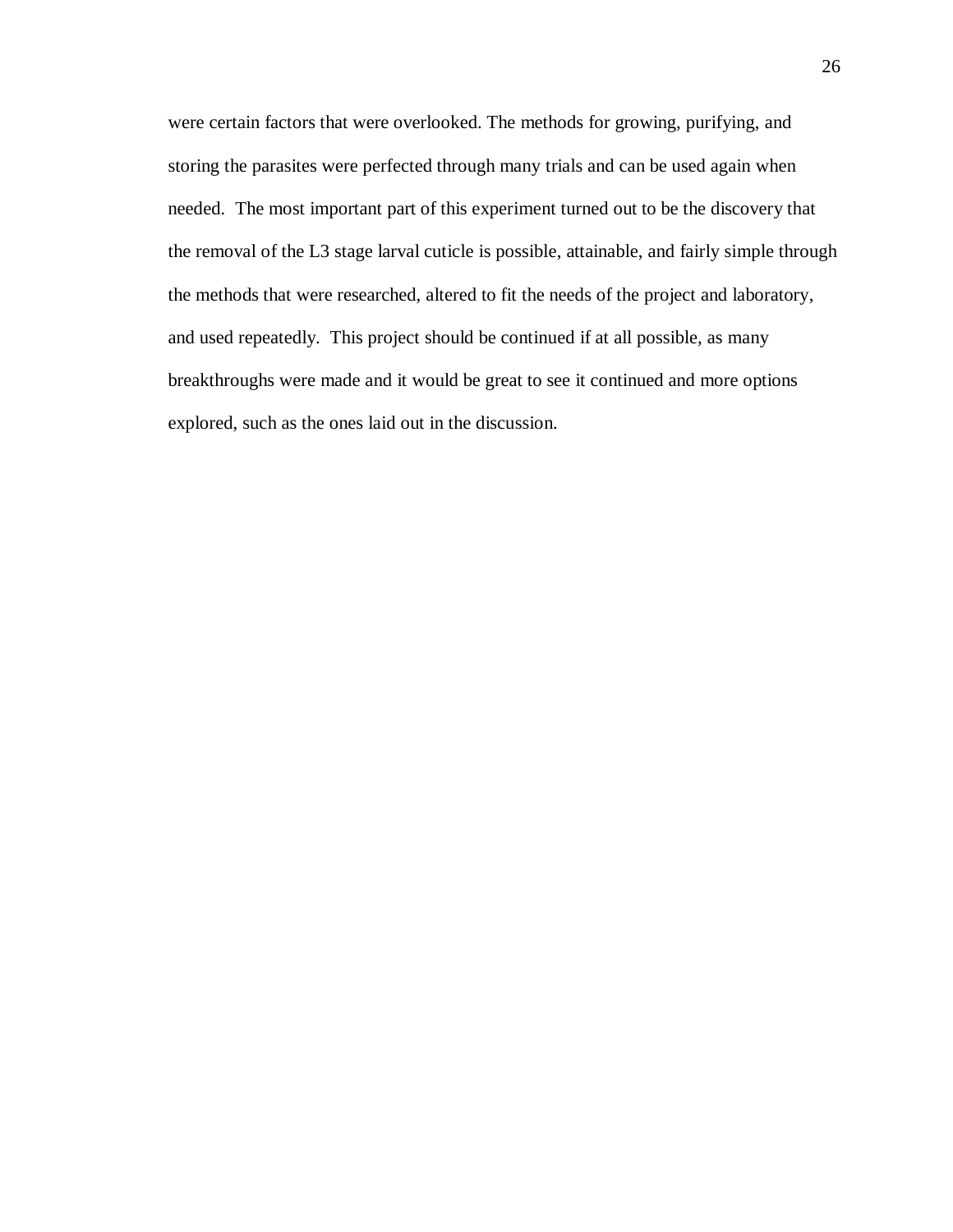#### REFERENCES

AZIZ, D. M. 2007. Evaluation of the percentage of live sperm in ram semen by using the MTT reduction assay. Irai Journal of Veterinary Sciences **21:** 147-154.

ALVAREZ-SANCHEZ, M. A., J. PEREZ-GARCIA, M. A. CRUZ-ROJO, F. A. ROJO-VAZUEZ. 2006. Anthelmintic resistance in trichostrongylid nematodes of sheep farms in northwest spain. Parasitol Res **99**: 78-83.

COLES, G. C., F. JACKSON, W. E. POMROY, R. K. PRICHARD, G. VON SAMSON-HIMMELSTJERNA, A. SILVESTRE, M. A. TAYLOR, and J. VERCRUYSSE. 2006. The detection of anthelmintic resistance in nematodes of veterinary importance. Veterinary Parasitology **136**: 167-185.

GHAFOURI, S., and J. D. MCGHEE. 2006. Bacterial residence time in the intestine of *caenorhabditis elegans*. Nematology **9**: 87-91.

PAPADOPOULOS, E. 2008. Anthelmintic resistance in sheep nematodes. Small Ruminant Research **76**: 99-103.

PEAK, E., and K. F. HOFFMAN. 2011. Cross-disciplinary approaches for measuring parasitic helminth viability and phenotype. Annals of the Brazilian Academy of Sciences **83**: 649-662.

SMOUT, M. J., A. C. KOTZE, J. S. MCCARTHY, and A. LOUKAS. 2010. A novel high throughput assay for anthelmintic drug screening and resistance diagnosis by realtime monitoring of parasite motility. PLoS Negl Trop Dis **11**: e885.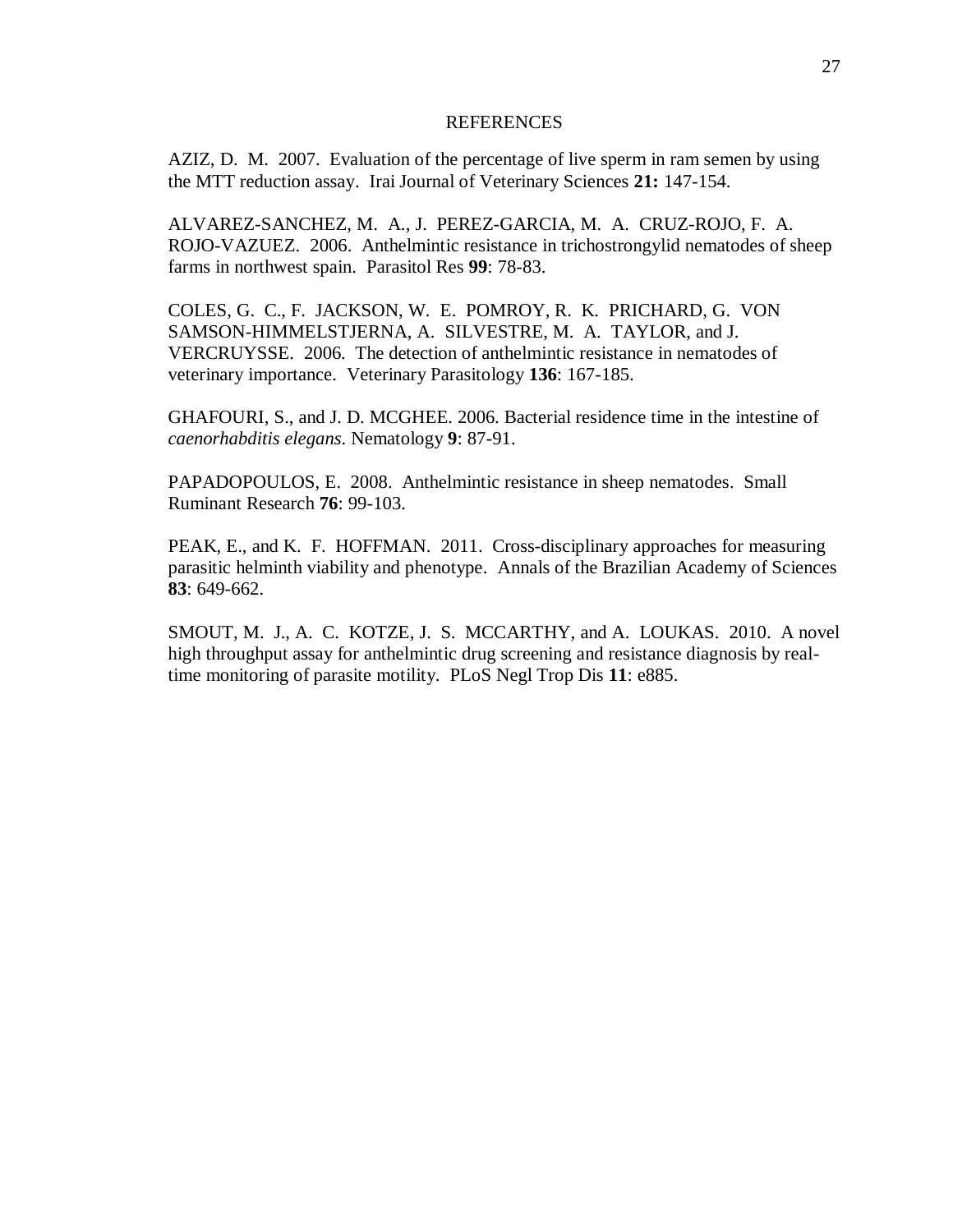# APPENDIX: FIGURES





Figure C: *Haemonchus contortus* Tail, Illustrating the Cuticle

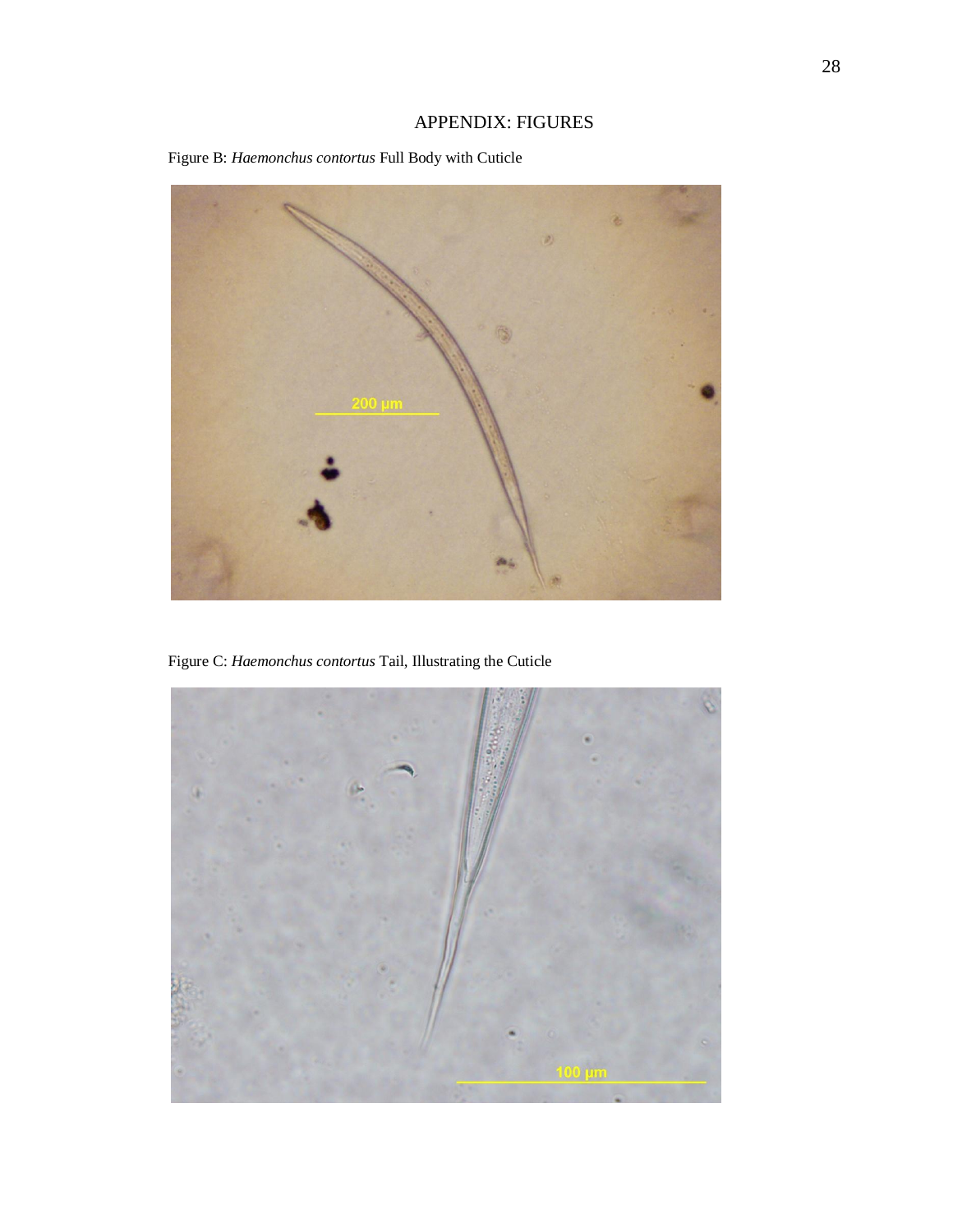Figure D: *Haemonchus contortus* Cuticle after Shedding



Figure F: *Haemonchus contortus*, Positive MTT Test